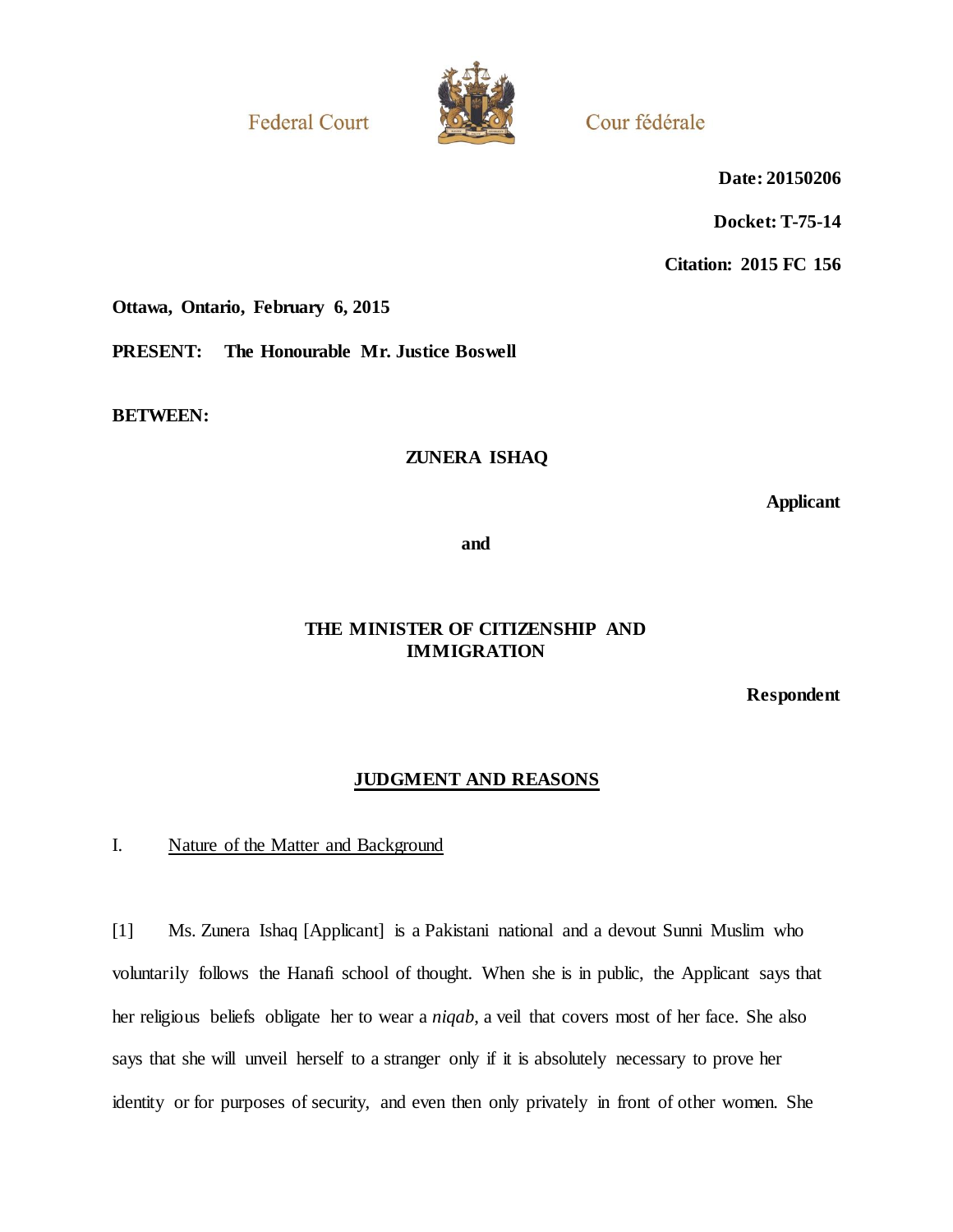[2] The Applicant became a permanent resident of Canada on October 25, 2008 and her application for citizenship was approved by a citizenship judge on December 30, 2013. She was granted citizenship three days later pursuant to subsection 5(1) of the *Citizenship Act*, RSC 1985, c C-29 [*Act*]. However, she is not considered a citizen under paragraph 3(1)(c) of the *Act* until she takes the oath of citizenship, the words of which are set out in the schedule to the *Act*:

> I swear (*or* affirm) that I will be faithful and bear true allegiance to Her Majesty Queen Elizabeth the Second, Queen of Canada, Her Heirs and Successors, and that I will faithfully observe the laws of Canada and fulfil my duties as a Canadian citizen.

The Applicant agrees with the content of the oath. She objects, however, to the manner by which she is being compelled to take it.

[3] Subsection 19(2) of the *Citizenship Regulations*, SOR/93-246 [the *Regulations*] provides that, "[u]nless the Minister otherwise directs, the oath of citizenship shall be taken at a citizenship ceremony." The Applicant was scheduled for such a ceremony on January 14, 2014, at the office of Citizenship and Immigration Canada [CIC] in Scarborough, Ontario. Prior to this ceremony, the Applicant had taken her citizenship test on November 22, 2013, whereat she had removed her *niqab* for purposes of identification in accordance with section 13.2 of CIC's policy manual, *CP 15: Guide to Citizenship Ceremonies* (as amended to 21 December 2011) [the Manual]. This section stipulates as follows:

#### **13.2. Full or partial face coverings**

Candidates for citizenship wearing a full or partial face covering must be identified. When dealing with these female candidates it is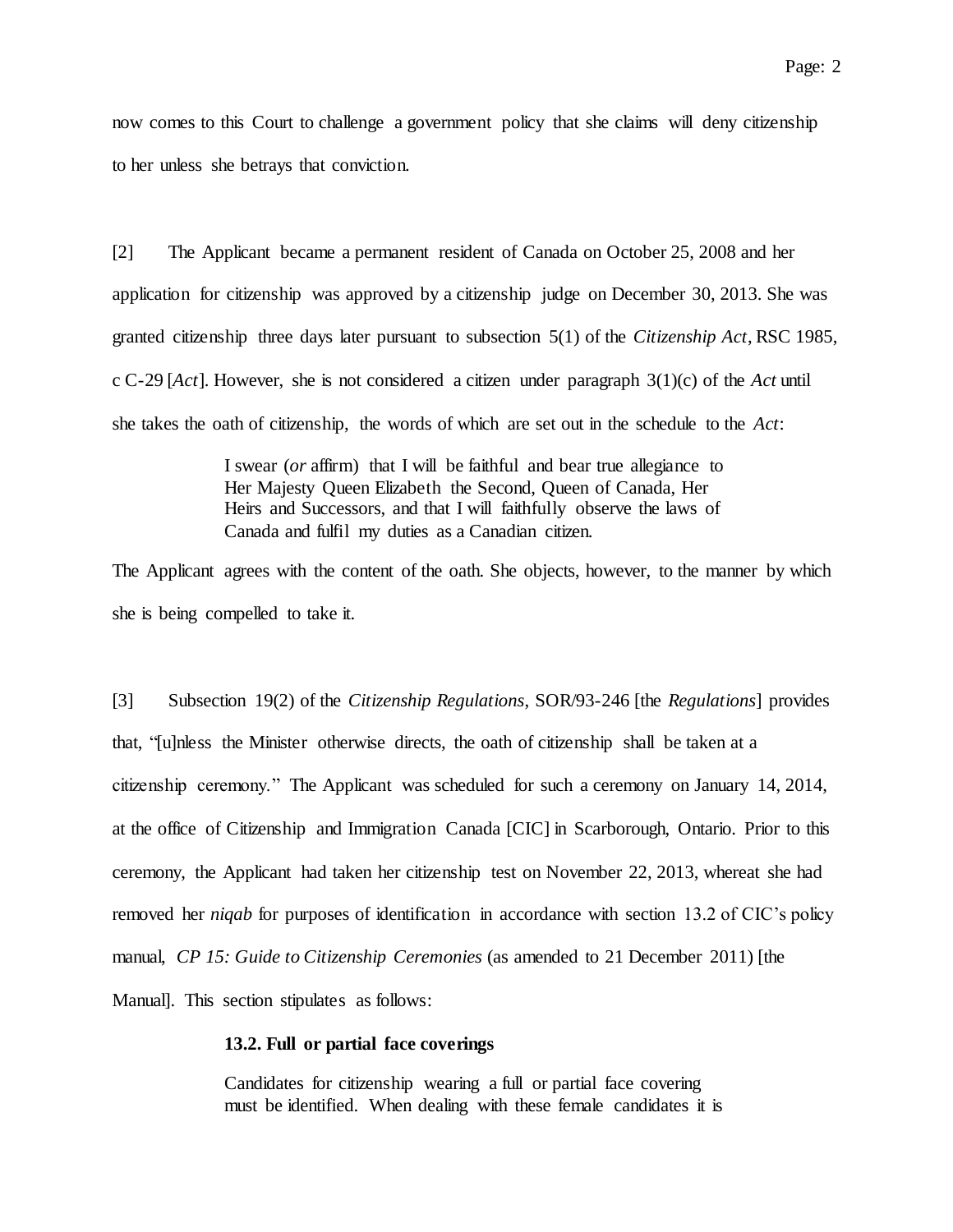Page: 3

the responsibility of a citizenship official to confirm the candidate's identity. This should be done in private, by a female citizenship official. The candidate must be asked to reveal her face to allow the CIC official to confirm the identity against the documents on file.

The candidates must be advised at this time that, they will need to remove their face covering during the taking of the oath. Failure to do so will result in the candidates not receiving their Canadian citizenship on that day.

The Applicant had no objection to this requirement and she unveiled herself so that the official could confirm her identity before taking the citizenship test.

[4] The Applicant is worried, however, that she will be forced to unveil in public at the citizenship ceremony she is required to attend. She became concerned about that following publicity surrounding CIC's introduction of Operational Bulletin 359 [the Bulletin] on December 12, 2011, the contents of which were shortly thereafter incorporated into section 6.5 of the Manual. This section 6.5 is set out in Annex A to this decision.

[5] In summary, section 6.5 of the Manual [the Policy] provides that citizenship "[c]andidates wearing face coverings are required to remove their face coverings for the oath taking portion of the ceremony." If they do not, they will not receive their citizenship certificates and will have to attend a different ceremony. If they again do not comply, then their application for citizenship will be ended.

[6] The Applicant objects to the requirement to remove her *niqab* at the citizenship ceremony. Since the ceremony is public and removing her veil is unnecessary for the purposes of identity or security, she says the following: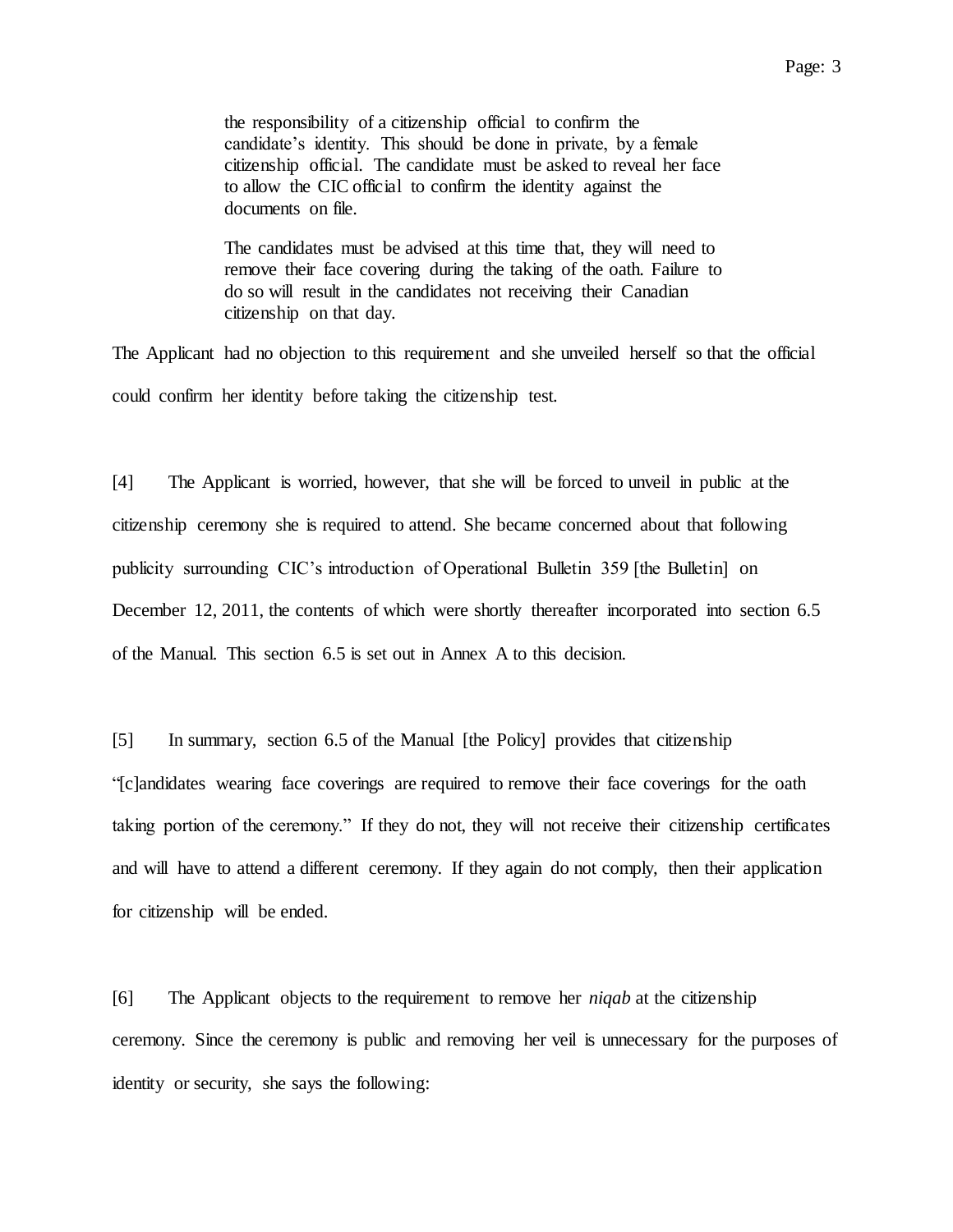My religious beliefs would compel me to refuse to take off my veil in the context of a citizenship oath ceremony, and I firmly believe that based on existing policies, I would therefore be denied Canadian citizenship. I feel that the governmental policy regarding veils at citizenship oath ceremonies is a personal attack on me, my identity as a Muslim woman and my religious beliefs.

[7] By a letter dated January 8, 2014, the Applicant initially requested that her citizenship ceremony be rescheduled. The next day she filed the present application for judicial review in this Court, and the day after that she moved for an order enjoining the Respondent from applying the Policy at her citizenship ceremony scheduled for January 14, 2014.

[8] In response to such motion, the Respondent agreed to postpone the citizenship ceremony for the Applicant and subsequently offered to seat the Applicant in either the front or back row and next to a woman at the ceremony, so that other participants could not easily see her face if she removes her veil. The Applicant refused this arrangement since the citizenship judge and officers could still be male, and there could potentially be photographers.

[9] The Applicant's application pursuant to subsection 18.1(1) of the *Federal Courts Act*, RSC 1985, c F-7, identified the original Bulletin as the problematic document, but she essentially seeks the following relief:

- 1. a declaration that the Policy infringes paragraph 2(a) of the *Canadian Charter of Rights and Freedoms*, Part I of the *Constitution Act, 1982*, being Schedule B to the *Canada Act 1982* (UK), 1982, c 11 [*Charter*];
- 2. a declaration that the Policy infringes section 15(1) of the *Charter*;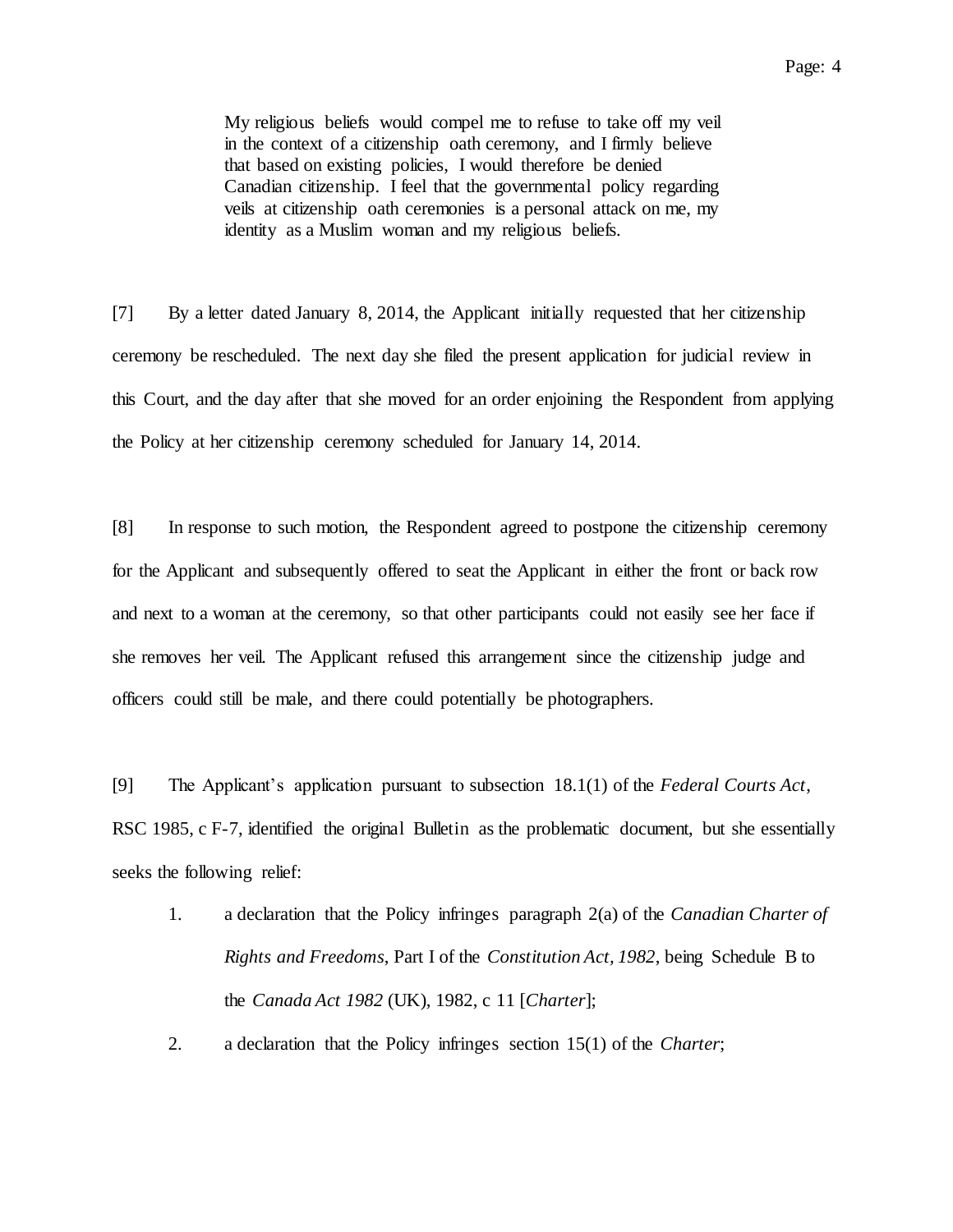- 3. a declaration that the Policy is inconsistent with the governing legislation and is therefore beyond the powers of the Respondent;
- 4. a declaration that the Policy unduly fetters the discretion of citizenship judges;
- 5. an order enjoining the Respondent and any officials of the Respondent from refusing citizenship to the Applicant on the basis of the Bulletin; and
- 6. her costs.

### II. Is the Notice of Constitutional Question valid?

[10] At the outset of the hearing in respect of this matter, it was determined that proper notice of the constitutional questions raised by the Applicant had not been given within the required timeline due to an inadvertent administrative error.

#### [11] The relevant portions of section 57 of the *Federal Courts Act* provide as follows:

57. (1) If the constitutional validity, applicability or operability of an Act of Parliament or of the legislature of a province, or of regulations made under such an Act, is in question before the Federal Court of Appeal or the Federal Court or a federal board, commission or other tribunal, other than a service tribunal within the meaning of the *National Defence Act*, the Act or regulation shall not be judged to be invalid, inapplicable or inoperable unless notice has been served on the Attorney General of Canada and the attorney

57. (1) Les lois fédérales ou provinciales ou leurs textes d'application, dont la validité, l'applicabilité ou l'effet, sur le plan constitutionnel, est en cause devant la Cour d'appel fédérale ou la Cour fédérale ou un office fédéral, sauf s'il s'agit d'un tribunal militaire au sens de la *Loi sur la défense nationale*, ne peuvent être déclarés invalides, inapplicables ou sans effet, à moins que le procureur général du Canada et ceux des provinces n'aient été avisés conformément au paragraphe (2).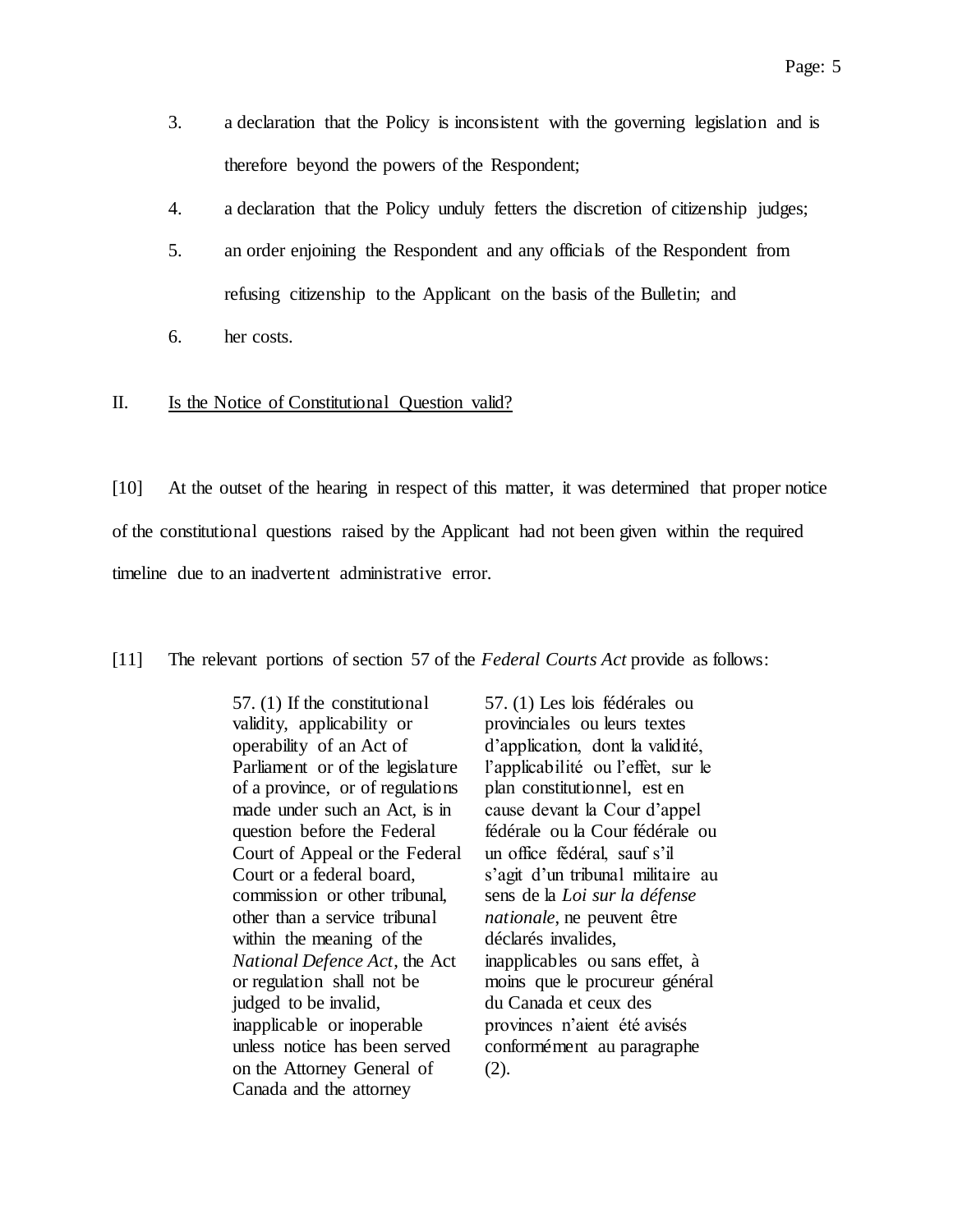(2) The notice must be served at least 10 days before the day on which the constitutional question is to be argued, unless the Federal Court of Appeal or the Federal Court or the federal board, commission or other tribunal, as the case may be, orders otherwise.

(2) L'avis est, sauf ordonnance contraire de la Cour d'appel fédérale ou de la Cour fédérale ou de l'office fédéral en cause, signifié au moins dix jours avant la date à laquelle la question constitutionnelle qui en fait l'objet doit être débattue.

[12] Non-compliance with section 57 can deprive the Court of jurisdiction to hear a constitutional question (see: *Bekker v Canada*, 2004 FCA 186 at paragraphs 8-9, 323 NR 195 [*Bekker*]; *Ardoch Algonquin First Nation v Canada (Attorney General)*, 2003 FCA 473, [2004] 2 FCR 108 at paragraph 50; *Eaton v Brant County Board of Education* (1996), [1997] 1 SCR 241 at paragraph 54, 142 DLR (4th) 385). Whether a section 57 notice is even required, however, depends on the nature of the remedy being sought in a particular case: *Canada (Minister of Canadian Heritage) v Mikisew Cree First Nation*, 2004 FCA 66 at paragraphs 75-78, [2004] 3 FCR 436, Sharlow JA, dissenting, but not on this point, rev'd on other grounds 2005 SCC 69, [2005] 3 SCR 388; *Thompson v Canada (National Revenue)*, 2013 FCA 197 at paragraph 67, 366 DLR (4th) 169.

[13] In that regard, there is some authority to suggest that notice under section 57 does not need to be given when the constitutional challenge is to a ministerial policy and does not allege the invalidity, inapplicability, or inoperability of a statute or regulation *per se* (see: e.g. *Enabulele v Canada (Public Safety and Emergency Preparedness)*, 2009 FC 641 at paragraphs 12-14, 347 FTR 309). However, there is also authority to the opposite effect. For example, in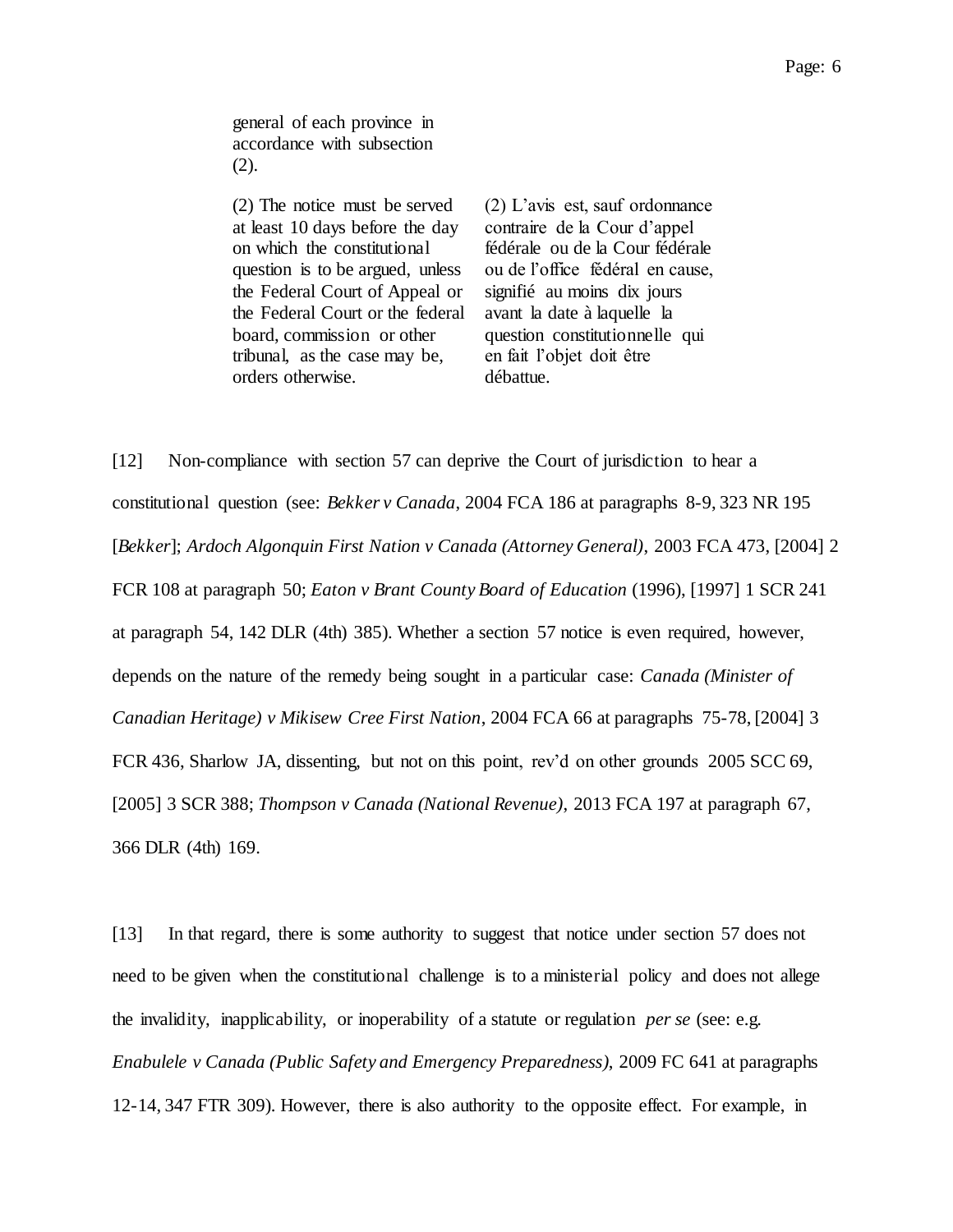*Husband v Canada (Canadian Wheat Board)*, 2006 FC 1390 at paragraph 12, 304 FTR 55, aff'd

2007 FCA 325, Mr. Justice Strayer said that:

Section 57 of the *Federal Courts Act*, R.S., 1985, c. F-7, requires that notice be given to the Attorney General of Canada and the Attorney General of each province before this Court can judge an Act or regulation to be constitutionally invalid, inapplicable or inoperable. No such notice was given in this case to the provincial Attorneys General. The Applicant insists that he is not attacking the "constitutional validity, applicability or operability" of any Act of Parliament or regulation. But he is attacking, he says, the policy of the CWB. I accept that to the extent that he is arguing that such policy is not authorized by the Act or the regulations he is not raising a constitutional issue. But when he argues that such policy is contrary to the Charter, in my view he is arguing that the Act cannot be applied in this way consistently with the constitution. To my mind that is an issue of "constitutional operability" and cannot be addressed without proper notice under section 57. See *Canada (Information Commissioner) v. Canada (Prime Minister)*, [1993] 1 F.C. 427 at paras. 90-92.)

[14] For the purposes of this case, it is unnecessary to resolve the conflicting cases noted above. By virtue of subsection 57(2), the Court may excuse late service of the notice in this case by extending the time for service and, thereby, decide that proper notice was given irrespective of whether notice was or was not required.

[15] The test for granting extensions of time generally has been set out in *Canada (Attorney General) v Larkman*, 2012 FCA 204 at paragraph 61, 433 NR 184 [*Larkman*]:

- (1) Did the moving party have a continuing intention to pursue the application?
- (2) Is there some potential merit to the application?
- (3) Has the Crown been prejudiced from the delay?
- (4) Does the moving party have a reasonable explanation for the delay?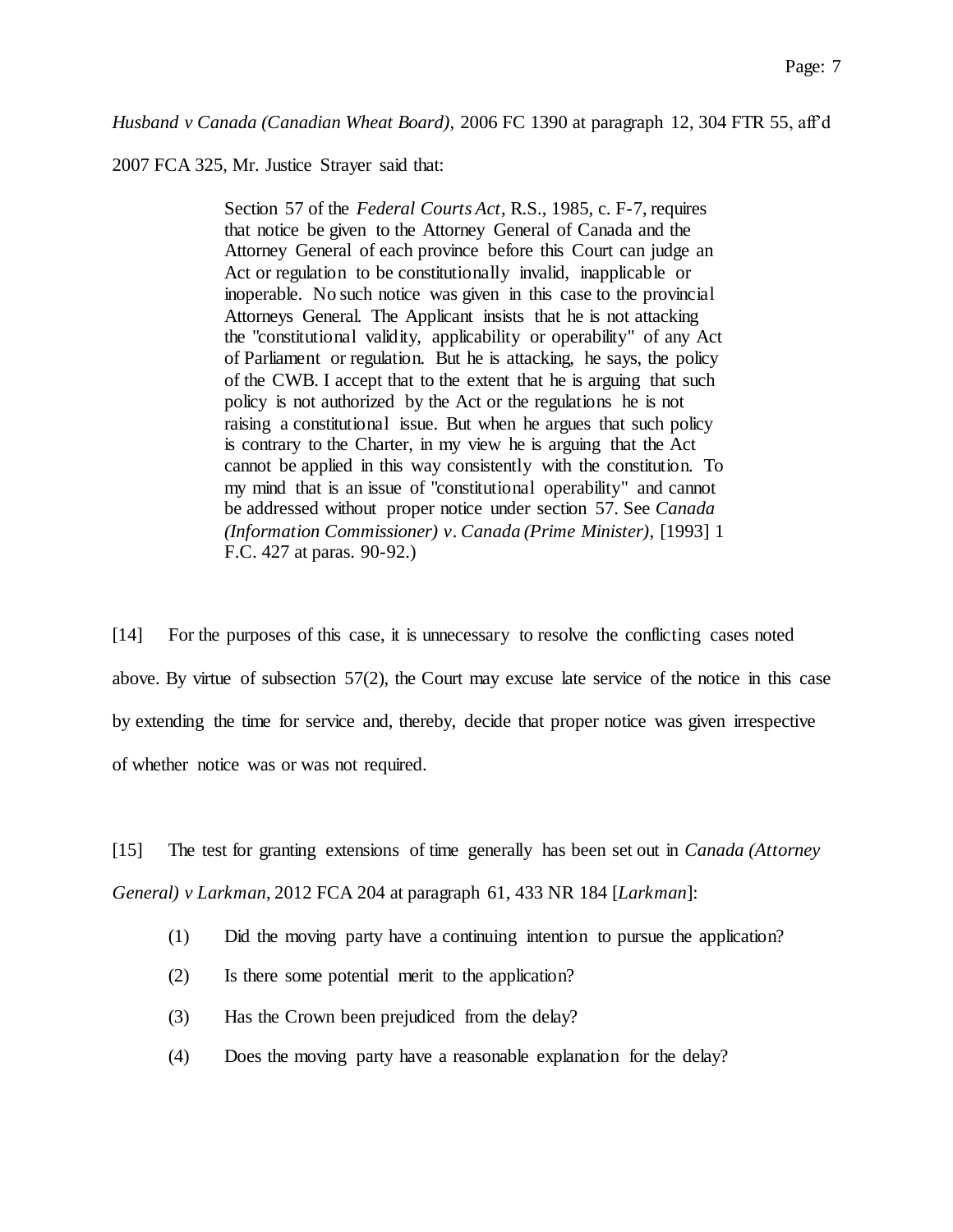Not all of these factors are always relevant nor do they all need to favour the moving party, and the "overriding consideration is that the interests of justice be served" (*Larkman* at paragraph 62). The same test should be applied here for purposes of subsection 57(2).

[16] In this case, the hearing was held on October 16, 2014, and according to the meaning of "at least" in subsection 27(1) of the *Interpretation Act*, RSC 1985, c I-21, the time for service of the notice of constitutional question thus expired on Sunday, October 5, 2014. As every Sunday is a holiday pursuant to subsection 35(1), section 26 of the *Interpretation Act* provides that the deadline for service was Monday, October 6, 2014. The Applicant served the notice of constitutional question on October 7, 2014, so it was one day late.

[17] The Applicant sought the Court's direction prior to the hearing of this matter as to how to rectify late filing of the notice. Counsel for the Applicant was directed by the Court to obtain the consents of the Attorneys General for the late service and filing of the Applicant's notice of constitutional question. Written consents from all of the Attorneys General were thus filed with the Court before the hearing commenced.

[18] The Applicant is seeking declaratory and injunctive relief in respect of the Policy on the basis that, amongst other things, it infringes paragraph 2(a) and subsection 15(1) of the *Charter*. She is not directly or explicitly impugning any specific provision of the *Act* or the *Regulations*. The Policy at issue here was not promulgated under sections 27(g) and 27(h) of the *Act*, which permit the Governor in Council to make regulations "(g) prescribing the ceremonial procedures to be followed by citizenship judges" and "(h) respecting the taking of the oath of citizenship",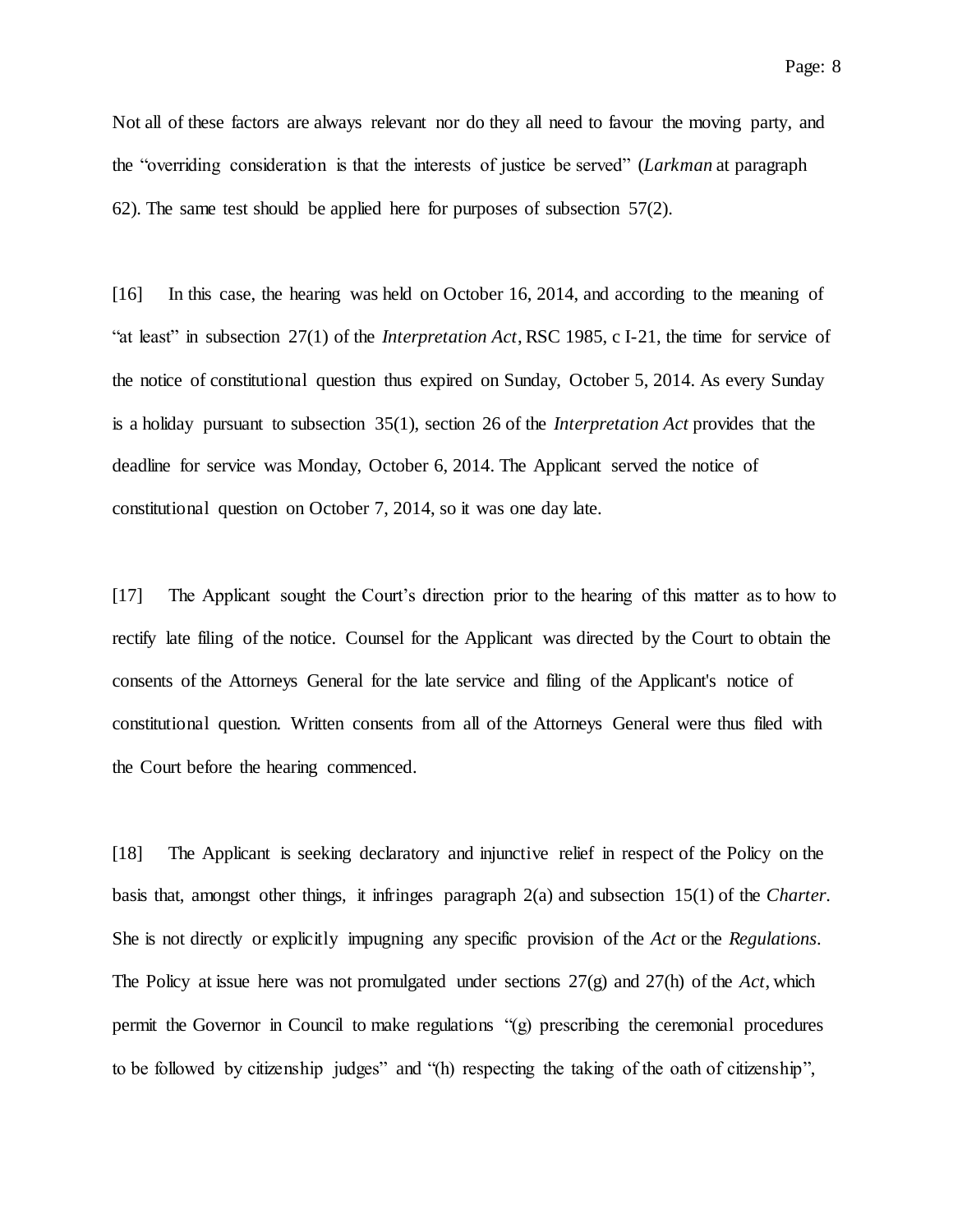nor was it published in the Canada Gazette. On the contrary, the Policy originated as the Bulletin issued by CIC on December 12, 2011 and later was embodied in section 6.5 of the Manual dated December 21, 2011. There is potential merit to some of the issues raised and the relief requested by the Applicant in her application for judicial review.

[19] In view of the written consents to the late filing of the notice from all of the Attorneys General, and also that the four *Larkman* factors all favour the Applicant, it is in the interests of justice that the service date for the Applicant's notice of constitutional question should be and is hereby extended until the date of such service on October 7, 2014.

### III. The Parties'Arguments

#### A. *The Applicant's Arguments*

[20] The Applicant says she is entitled to declaratory relief at this stage notwithstanding the fact that the Policy has not been applied to her yet since she has not attended a citizenship ceremony (citing *Canada (AG) v Downtown Eastside Sex Workers United Against Violence*, 2012 SCC 45 at paragraphs 44-52, [2012] 2 SCR 524; *Moresby Explorers Ltd v Canada (AG)*, 2006 FCA 144 at paragraphs 15-16, 350 NR 101).

[21] The Applicant argues that the Policy infringes paragraph 2(a) of the *Charter*, which requires her to prove two things: (1) wearing the *niqab* is a religious practice in which she sincerely believes; and (2) the Policy interferes with that practice in a manner that is more than trivial or insubstantial. She claims both requirements are satisfied here. The Applicant states that,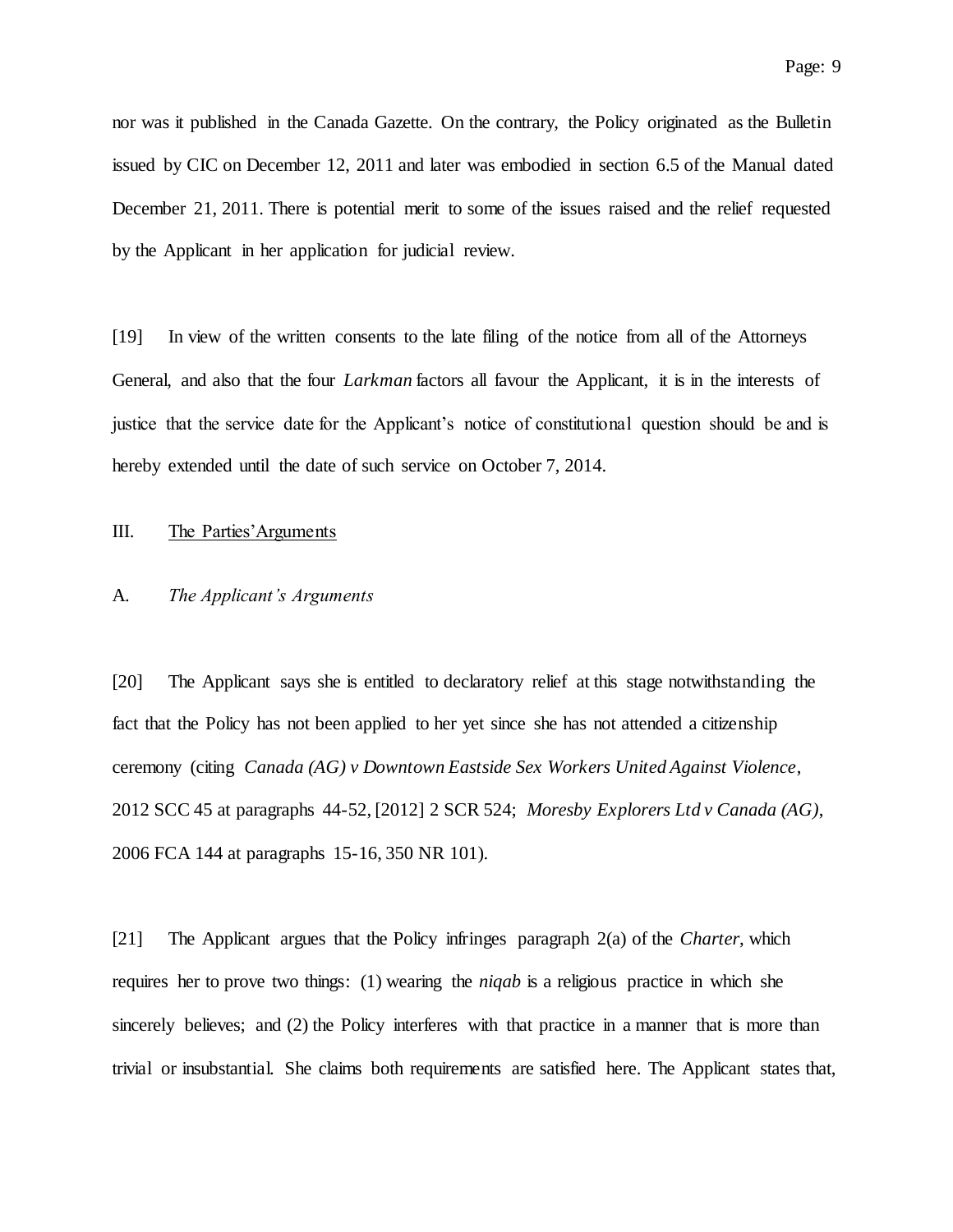even though some sects of Islam do not consider it mandatory to wear a *niqab*, there is no need to show widespread agreement before finding a violation of her *Charter*rights. Rather, the Applicant says it is enough that her belief is sincere and has a nexus to religion (*Syndicat Northcrest v Amselem*, 2004 SCC 47 at paragraph 52, [2004] 2 SCR 551; *Multani v Commission scolaire Marguerite-Bourgeoys*, 2006 SCC 6 at paragraph 39, [2006] 1 SCR 256), something which the Applicant contends she has proven by her affidavit and corresponding crossexamination.

[22] The Applicant further states that the Policy infringes her religious belief in a more than trivial way. She contends that the purpose of the Policy is to compel her and others like her to temporarily abandon a religious practice, and such a purpose will always be unconstitutional regardless of its effects (*R v Big M Drug Mart Ltd*, [1985] 1 SCR 295 at 334, 18 DLR (4th) 321 [*Big M*]). Indeed, although the Policy purports to be about allowing visual confirmation that the oath has been taken, the Applicant submits that various public statements made by the Minister of Citizenship and Immigration [Minister] at the time the Policy was introduced, as well as the language used by the Policy, disclose that its true target is Muslim women like her.

[23] Alternatively, the Applicant submits that the effects of the Policy are enough to violate paragraph 2(a) of the *Charter*, since she must abandon either her religious beliefs or her dream of becoming a citizen, for which she has already made significant sacrifices. Offering citizenship as a prize for such a choice is a significant violation since it denigrates her deeply-held beliefs, and she says that the accommodation offered by the Respondent does not solve the problem; it only serves to stigmatize her for her convictions (*McAteer v Canada (AG)*, 2013 ONSC 5895 at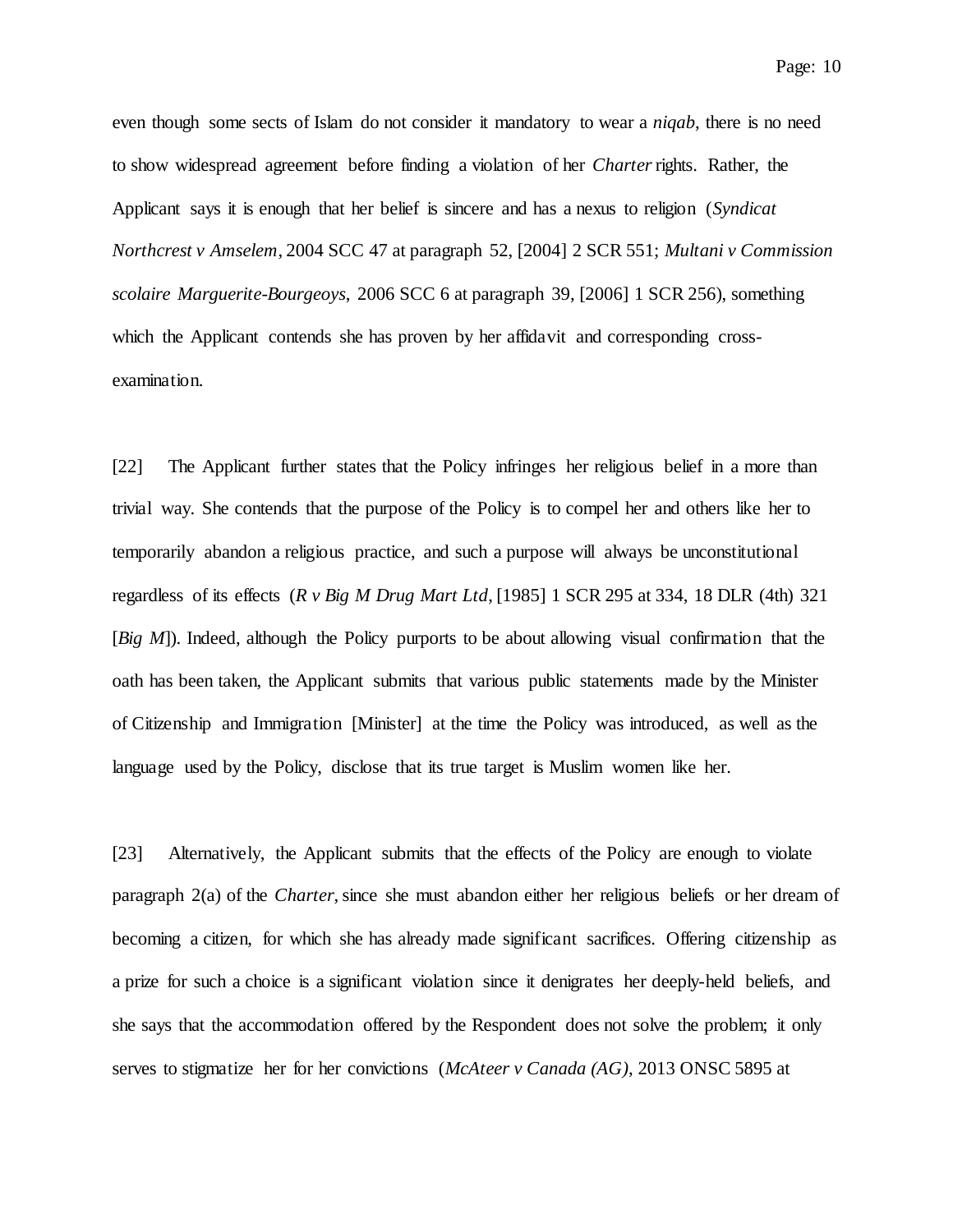paragraphs 32-33, 117 OR (3d) 353, var'd on other grounds, 2014 ONCA 578, 121 OR (3d) 1; *Zylberberg v Sudbury Board of Education*, [1988] OJ No 1488 (QL) at paragraph 39, 65 OR (2d) 641, 52 DLR (4th) 577 (CA); *Big M* at 336).

[24] The Applicant further submits that the Policy is contrary to subsection 15(1) of the *Charter*, which prohibits discrimination on the grounds of religion and sex. Although the language of the Policy is neutral, according to the Applicant it disproportionately affects Muslim women like her and perpetuates the stereotyping and prejudices against them recognized by the Ontario Court of Appeal in *R v NS*, 2010 ONCA 670 at paragraph 79, 102 OR (3d) 161 [*NS* (ONCA)], aff'd 2012 SCC 72, [2012] 3 SCR 726 [*NS* (SCC)].

[25] The Applicant contends that these violations under paragraph 2(a) and subsection 15(1) cannot be justified under section 1 of the *Charter*. Visually confirming that the oath was taken was, the Applicant submits, not even important enough to be included in the *Act* or *Regulations*, and so cannot be a pressing and substantial objective. Furthermore, the Applicant states that there is no rational connection between ensuring that the oath was taken and visual inspection, since such a method could only confirm that the participants' mouths were moving; citizenship officials are not lip readers. Indeed, the Applicant notes that every new citizen is already required to sign a declaration that they took the oath (see form CIT 0049 (02-2008)), which binds them to it. The Respondent will get her signed declaration in any event, and the Applicant says that watching her lips move provides no real assurance that she took the oath.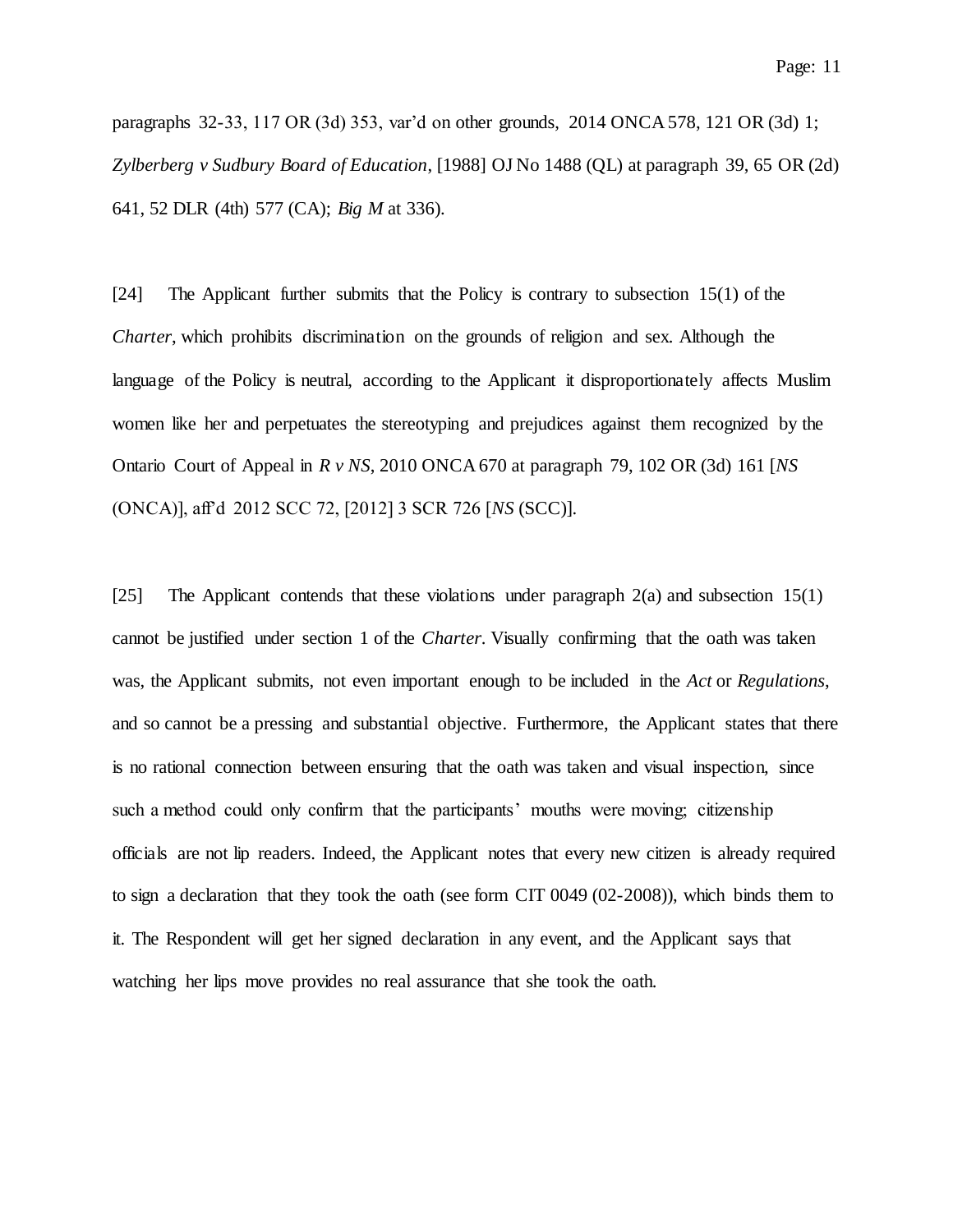Page: 12

[26] Moreover, the Applicant argues that the Policy does not minimally impair her rights and freedoms. The evidence before the Court suggests that the Policy affects about 100 women per year, and that the oath takes less than a minute to recite. According to the Applicant, it would be easy for a female citizenship judge or official to take those women's oaths in private if there was doubt that they recited the oath, which is what used to be done before the Policy was adopted. Alternately, women like the Applicant could be seated closer to the officials or have a microphone attached to them, so that the officials could hear them taking the oath. The Applicant says that these methods are significantly less intrusive and better at ensuring that a woman wearing a *niqab* took the oath, and the Respondent has offered no justification for adopting a much stricter Policy which requires removal of face coverings.

[27] Finally, the Applicant says that her interests outweigh those of the government. Citizenship is important to her; non-citizens are politically powerless (*Andrews v Law Society of British Columbia*, [1989] 1 SCR 143 at 152, 56 DLR (4th) 1 [*Andrews*], Wilson J), and the status "not only incorporates rights and duties but serves a highly important symbolic function as a badge identifying people as members of the Canadian polity" (*Andrews* at 196, La Forest J). Denying this to the Applicant so long as she wears the *niqab* makes her feel worthless and as if she does not belong in the Canadian family.

[28] The Applicant also contends that the Policy is unlawful on administrative law grounds. The Policy purports to be mandatory, and in this regard the Applicant points to correspondence between officials at CIC which emphasizes that no substantive accommodation should ever be given. As such, the Applicant submits that the Policy unduly fetters the discretion of citizenship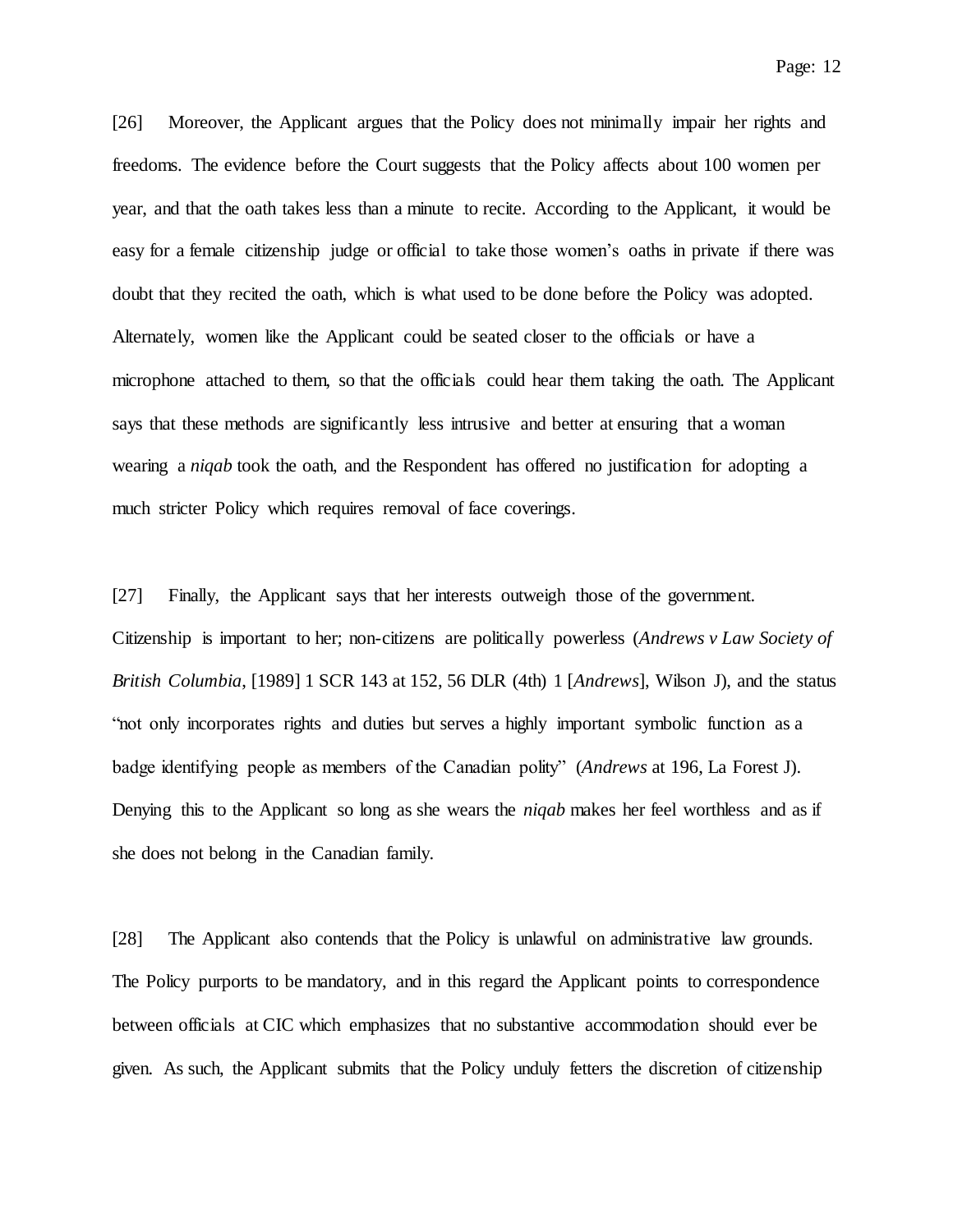judges and is therefore unlawful (*Thamotharem v Canada (Citizenship and Immigration)*, 2007 FCA 198 at paragraphs 62-64, [2008] 1 FCR 385 [*Thamotharem*]).

[29] Furthermore, the Applicant says that the Policy is inconsistent with the legislation in several important respects. First, the *Act* requires people to take the oath, not to be seen taking the oath. According to section 21 of the *Regulations*, the proof that they did take the oath is their signature on the declaration form (CIT 0049), and the Policy is inconsistent with that by prescribing that only visual confirmation can serve that function. Second, paragraph 17(1)(b) of the *Regulations* specifically requires citizenship judges to "administer the oath of citizenship with dignity and solemnity, allowing the greatest possible freedom in the religious solemnization or the solemn affirmation thereof". According to the Applicant, the Policy forces citizenship judges to violate that mandate and unduly fetters their discretion in this regard. Finally, paragraphs 3(2)(c) and 3(2)(f) of the *Canadian Multiculturalism Act*, RSC 1985, c 24 (4th Supp), state that federal institutions should enhance respect for the diversity of Canadian society and be sensitive to Canada's multicultural reality, and the Policy does not satisfy those criteria. Consequently, the Applicant argues that the Policy is unlawful and should be disregarded (*Pourkazemi v Canada (Minister of Citizenship and Immigration)*, [1998] FCJ No 1665 (QL) at paragraph 11, 161 FTR 62 (TD)).

## IV. The Respondent's Arguments

[30] The Respondent argues that this application is premature. In its view, the Policy is not mandatory and citizenship judges are free not to apply it. As such, there is no way to know what would have happened had the Applicant attended the ceremony and refused to uncover her face.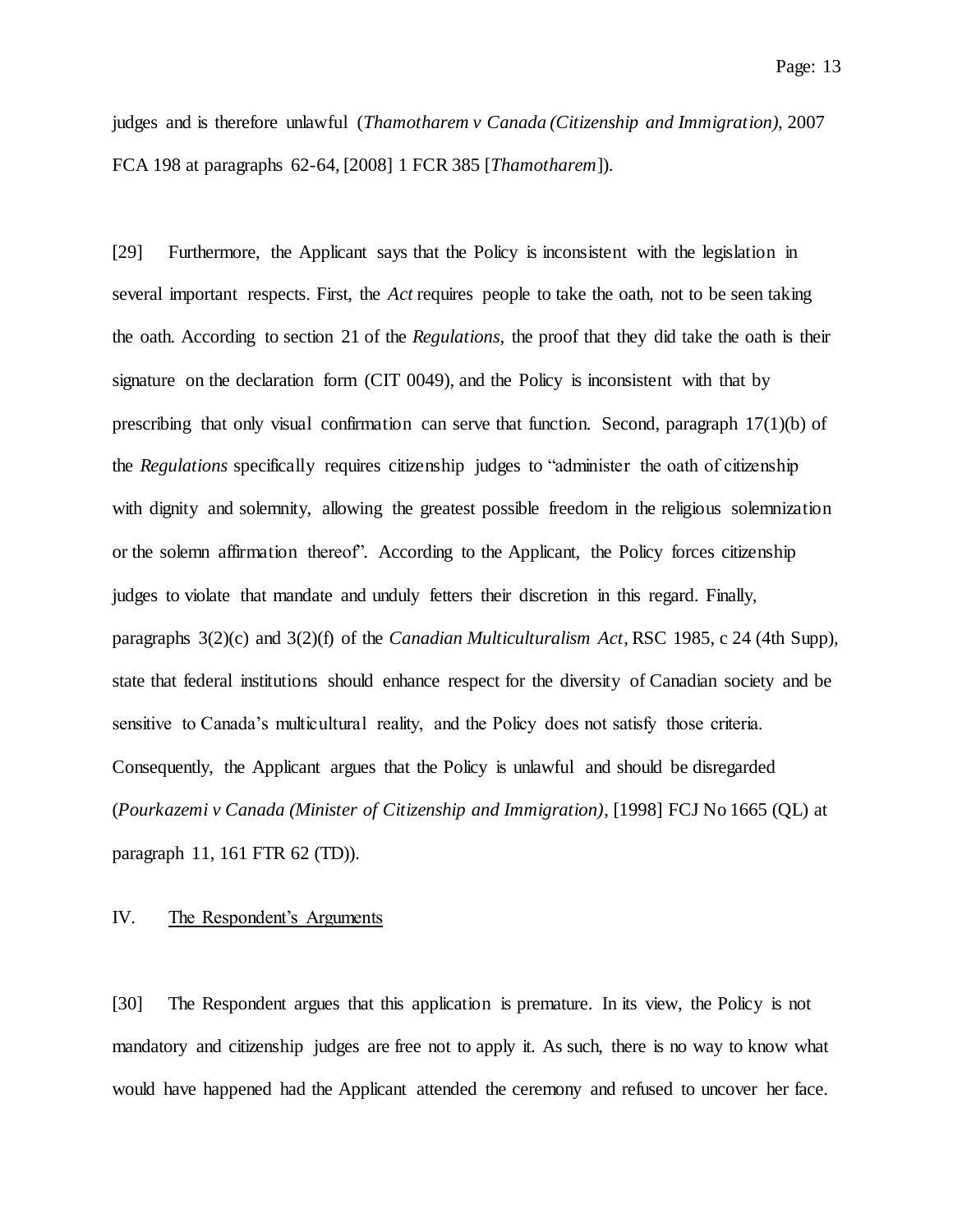Page: 14

Until she does so, the Respondent says any violation of the Applicant's *Charter* rights is speculative and there is no factual foundation for any constitutional challenge. Indeed, according to the Respondent, the absence of such factual foundation is problematic since it deprives the citizenship judge of the deferential standard of review that would otherwise be owed on the *Charter* determination according to *Doré v Barreau du Québec*, 2012 SCC 12, [2012] 1 SCR 395 [*Doré*].

[31] The Respondent acknowledges that there is nothing in the *Act* or the *Regulations* which requires that one be "seen" taking the oath. However, the Policy is not, according to the Respondent, *de facto* legislation. The Minister has the prerogative to make such policies and no legislative authority is needed because the Policy is just that  $-$  a policy.

[32] The Respondent says that, as a non-binding guideline, the Policy can only give rise to an expectation that it will be followed (*Thamotharem* at paragraph 66). It cannot fetter the discretion of citizenship judges, who are quasi-judicial decision-makers statutorily mandated to administer citizenship ceremonies. Indeed, the Respondent submits that the Policy is directed more to CIC staff and not really addressed to citizenship judges. According to the Respondent, it is impossible to tell whether a citizenship judge would have regard to it or consider him or herself bound by it.

[33] Even if a citizenship judge does apply the Policy to the Applicant, the Respondent says that would be reasonable and proportionate to the *Charter* interests at stake.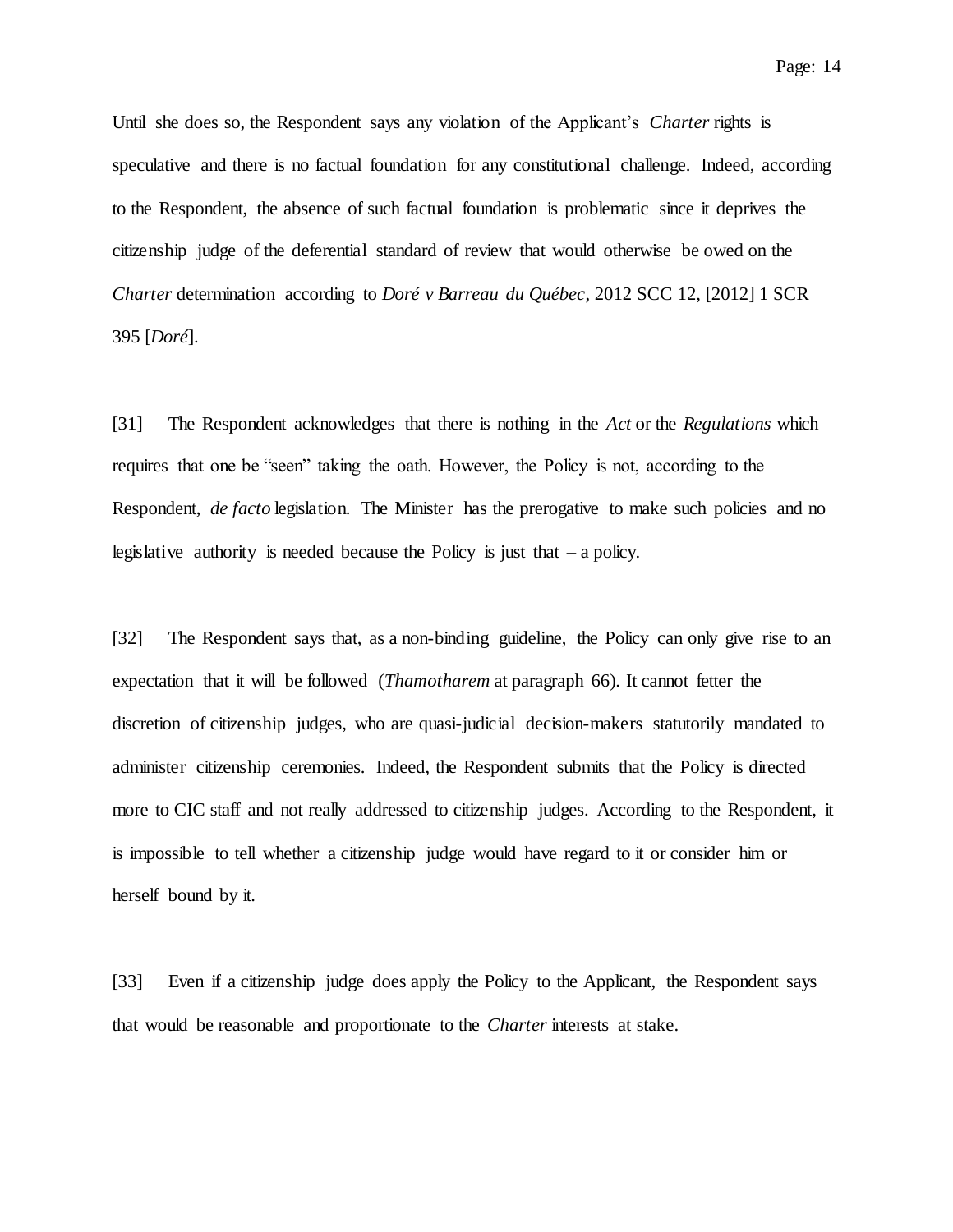Page: 15

[34] With respect to paragraph 2(a) of the *Charter*, a violation only occurs if the Applicant's religious practice "might reasonably or actually be threatened" (*R v Edwards Books and Art Ltd*, [1986] 2 SCR 713 at 759, 35 DLR (4th) 1). According to the Respondent, the Applicant has asserted nothing more than a subjective belief that her freedom of religion would be interfered with if she uncovered her face, and she has removed her veil in the past. In the Respondent's view, the Applicant has not proven anything more than a trivial violation, as the oath takes less than a minute to recite.

[35] Moreover, the Respondent submits that this case is not like *Alberta v Hutterian Brethren of Wilson Colony*, 2009 SCC 37, [2009] 2 SCR 567, where failure to obtain a driver's licence would seriously affect the colony's ability to live up to one of its core tenants of communal selfsufficiency. Rather, if the Applicant chooses not to remove her face covering and is denied citizenship, she nevertheless retains all the benefits of her status as a permanent resident. The Respondent argues that any impact on her religious freedom is therefore minimal.

[36] With respect to subsection 15(1) of the *Charter*, the Respondent concedes that the Policy mostly affects Muslim women. However, the Respondent contends that distinction is not discriminatory. There is no proof of any pre-existing disadvantage, stereotype or prejudice that is perpetuated by requiring the Applicant to show her face while she takes the citizenship oath. The effects are not onerous, and the Applicant has taken her veil off in public for a driver's licence even though she does not drive. Furthermore, the Respondent submits that the accommodations offered to the Applicant and the fact that she only needs to remove the veil once during the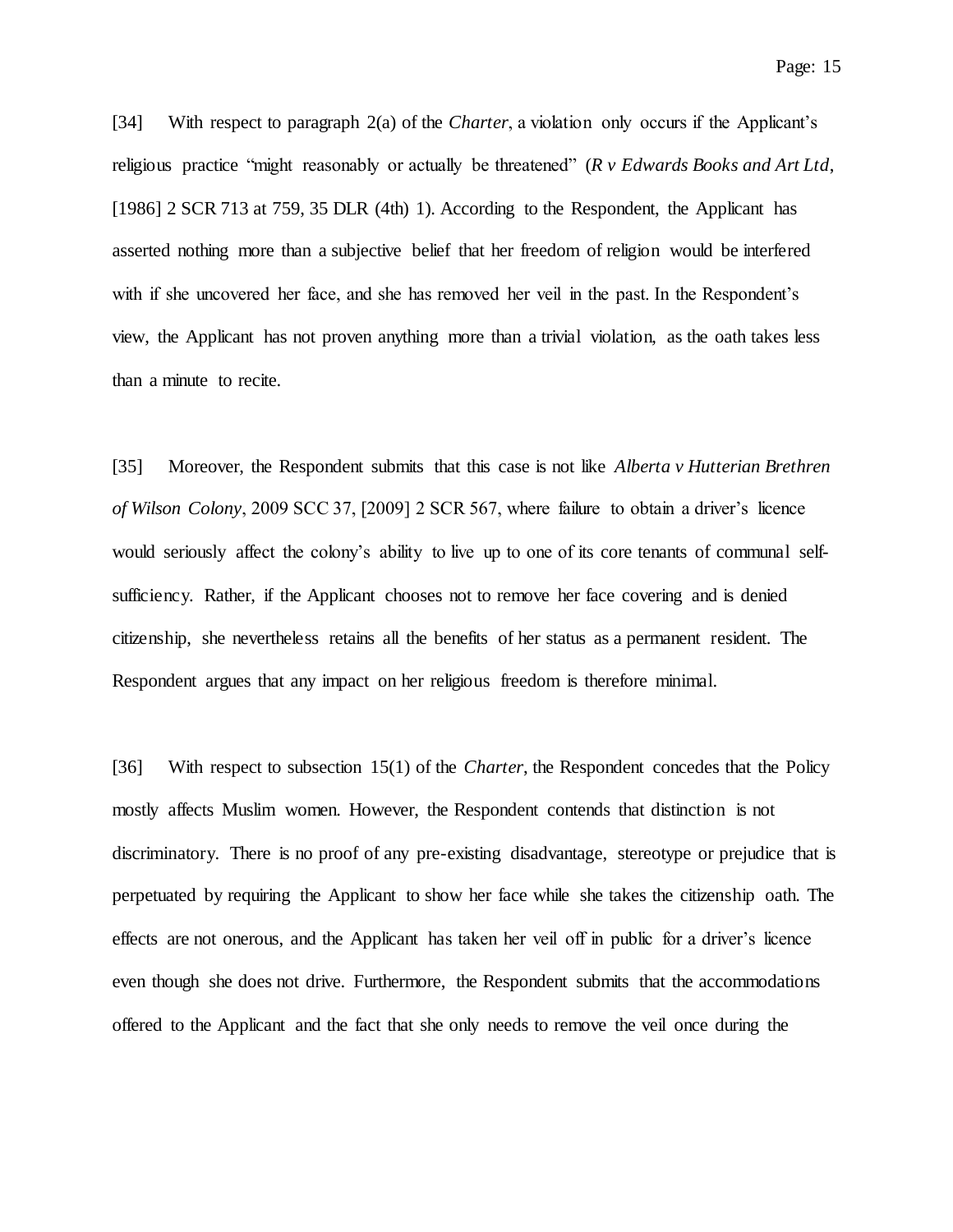ceremony corresponds to the Applicant's actual needs and circumstances, while still satisfying the important objective of ensuring the oath is said aloud by all new citizens.

[37] Even if the Applicant's *Charter* rights are engaged, the Respondent argues that any interference with them is justified under section 1 of the *Charter*. As this would be an administrative decision, the approach to *Charter*review set out in *Doré* applies and the standard of review is reasonableness. According to the Respondent, the Policy was created because of concerns that some citizenship candidates were not actually reciting the oath. Relying on the concurring judgment of Mr. Justice Louis LeBel in *NS* (SCC) at paragraphs 77-78, the Respondent argues that taking the oath is a public act and it reasonably advances an important objective to expect all candidates to come together and recite the oath openly and equally.

[38] The Respondent argues that requiring the Applicant to uncover her face is not a serious limitation on her religious freedom; she has done it before for identity and security purposes. Wearing the *niqab* is just a personal choice, not a basic sacrament. Indeed, the Respondent contends that it is unclear why a citizenship ceremony, which happens once in a lifetime, is not one of those rare instances where it is absolutely necessary for the Applicant to remove her *niqab*.

[39] In any event, the Respondent says that citizenship is a privilege, not a right. If the Applicant is opposed to baring her face, then the Respondent says that she should just accept the consequences of not becoming a citizen; she will still retain all the benefits of permanent residence. Given all those factors and the accommodation that the Applicant has been offered,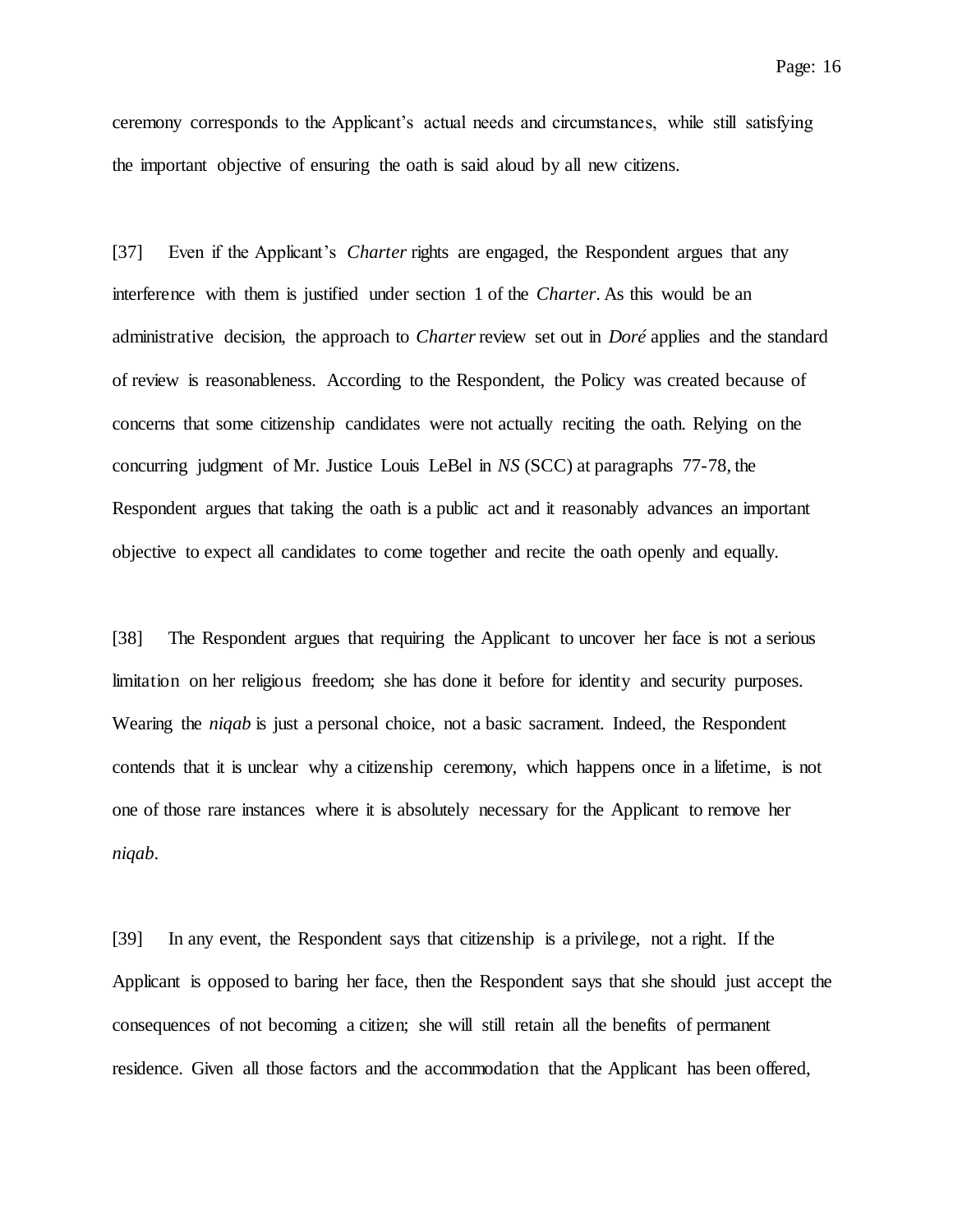the Respondent says that it would be reasonable for a citizenship judge to find that the balancing exercise favours the Respondent.

### V. Issues and Analysis

- [40] The following issues emerge from the parties' written submissions and oral arguments:
	- 1. Is the application for judicial review premature?
	- 2. Does the Policy fetter any discretion citizenship judges have?
	- 3. Is the Policy otherwise inconsistent with the legislation or regulations?
	- 4. If the Policy is otherwise unlawful, should the *Charter* issues be decided?
	- 5. Does the Policy infringe paragraph 2(a) of the *Charter*?
	- 6. Does the Policy infringe subsection 15(1) of the *Charter*?
	- 7. If *Charter*rights are infringed, is the Policy saved by section 1 of the *Charter*?

#### A. *Is the application for judicial review premature?*

[41] I disagree with the Respondent's contention that this application for judicial review is premature. In *May v CBC/Radio Canada*, 2011 FCA 130 at paragraph 10, 420 NR 23 [*May*], Mr. Justice Marc Nadon said the following:

> While it is true that, normally, judicial review applications before this Court seek a review of decisions of federal bodies, it is well established in the jurisprudence that subsection 18.1(1) permits an application for judicial review "by anyone directly affected by the matter in respect of which relief is sought". The word "matter" embraces more than a mere decision or order of a federal body, but applies to anything in respect of which relief may be sought: *Krause v. Canada*, [1999] 2 F.C. 476 at 491 (F.C.A.). Ongoing policies that are unlawful or unconstitutional may be challenged at any time by way of an application for judicial review seeking, for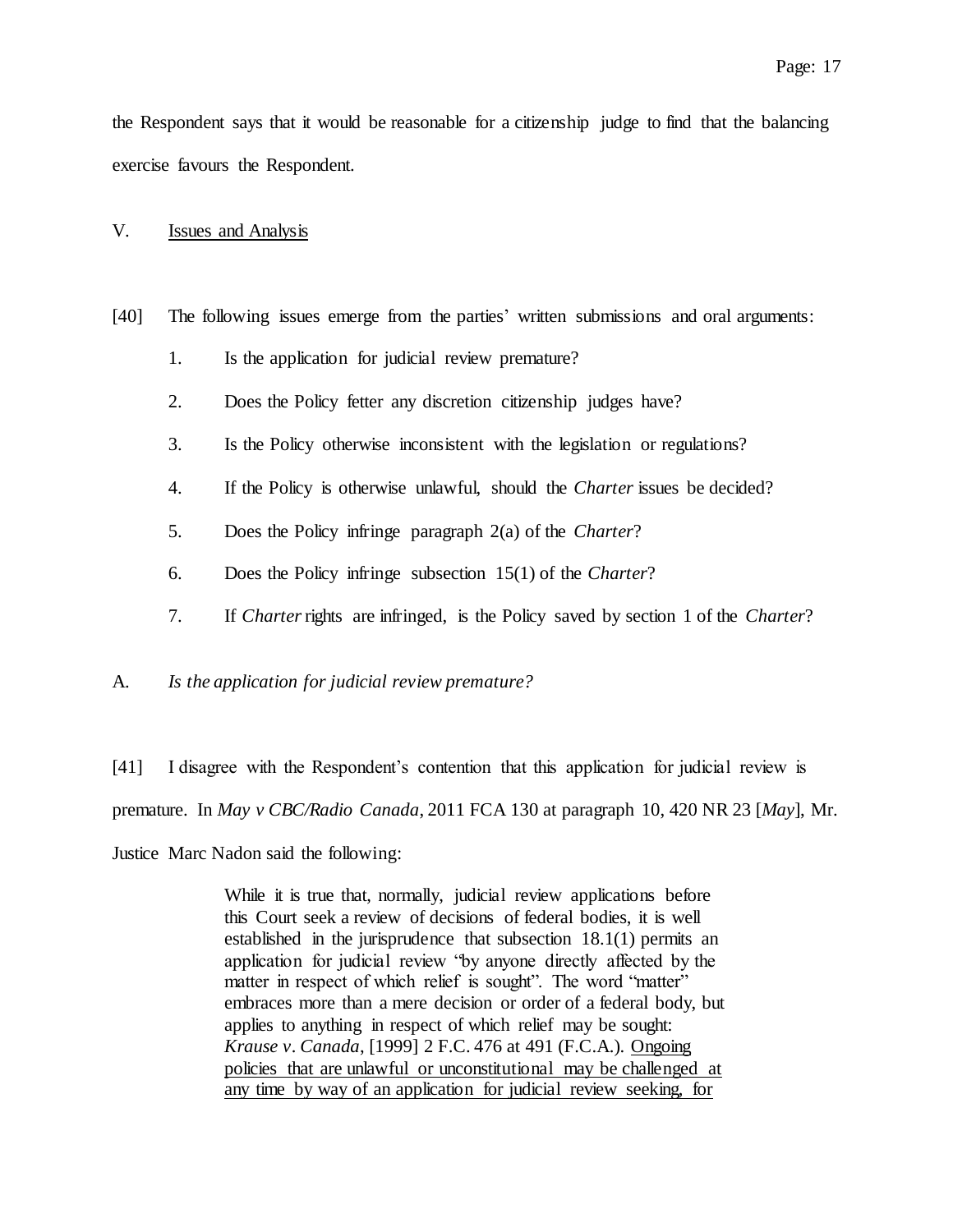## instance, the remedy of a declaratory judgment: *Sweet v. Canada* (1999), 249 N.R. 17. [Emphasis added]

[42] Case law has established that not all policies are equal and some may be binding law (see: *Thamotharem* at paragraph 65; *Greater Vancouver Transportation Authority v Canadian Federation of Students — British Columbia Component*, 2009 SCC 31 at paragraphs 58-65, [2009] 2 SCR 295). As the Federal Court of Appeal recognized in *Thamotharem* at paragraph 63: "the validity of a rule or policy itself has sometimes been impugned independently of its application in the making of a particular decision." Indeed, part of the reason that policies are published is so that people can know of them and organize their affairs accordingly, and the Policy in this case could be dissuading women who wear a *niqab* from even applying for citizenship. In such circumstances, a direct challenge to the Policy is appropriate.

[43] Furthermore, there are internal limits to a typical judicial review application that could actually interfere with the Court's ability to examine the constitutionality of the Policy. Most notably, the record would usually be limited to only that material actually before a citizenship judge (*Association of Universities and Colleges of Canada v Canadian Copyright Licensing Agency*, 2012 FCA 22 at paragraphs 19-20, 428 NR 297), which likely would not include much of the material submitted as part of the record in this case. Since a notice to appear is usually sent about two weeks before the ceremony, and the Applicant only received her notice six days in advance of her ceremony, she would not even have had enough time to give notice of a constitutional question pursuant to section 57(2) of the *Federal Courts Act*, which would likely preclude any review of the constitutional issues by both the citizenship judge and this Court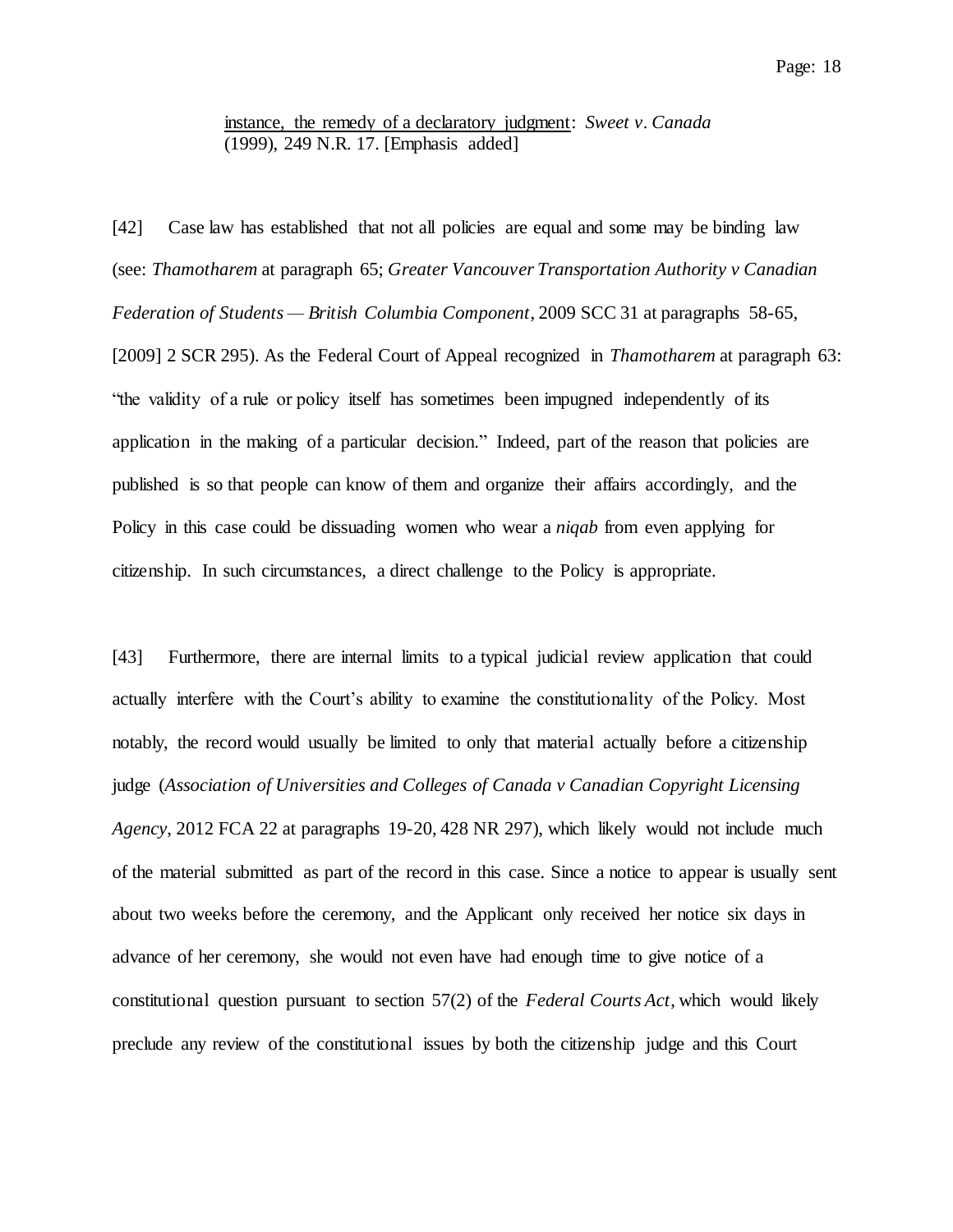(*Bekker* at paragraph 11). Accordingly, despite the Respondent's arguments in this regard, this application is not premature.

### B. *Does the Policy fetter any discretion citizenship judges have?*

[44] The Respondent contends that it is impossible to determine in advance whether the Policy will fetter a citizenship judge's discretion. According to the Respondent, citizenship judges must make an adjudicative decision about whether to apply the Policy, presumably complete with consideration of *Charter* values and a factual inquiry into the sincerity of every candidate who wears a veil. In the Respondent's view, the Policy is only a guideline that is not even directed at citizenship judges and which they are free to disregard.

[45] However, section 1 of the Manual states, amongst other things, that it is about: "the roles and protocols that different participants (citizenship judge, volunteer presiding officials, clerk of the ceremony, special guests, etc.) must respect during ceremonies" (emphasis added). Although section 2 of the Manual states that it is a "…guide…to help Citizenship and Immigration Canada" (CIC) staff plan and deliver citizenship ceremonies," no such permissive language is employed in the operative sections of the Policy. On the contrary, at section 6.5.1, the Policy says that citizenship "candidates are required to remove their face coverings for the oath taking portion of the ceremony." If they do not remove their face coverings, then section 6.5.2 dictates that "…the certificate is NOT to be presented" (emphasis in original). Such a candidate is given one last chance to take the oath at another citizenship ceremony, but "should that person again NOT be seen taking the oath, or fail to remove a full or partial face covering, the procedures outlined above for refusal are to be followed" (emphasis in original). The candidate would then be forced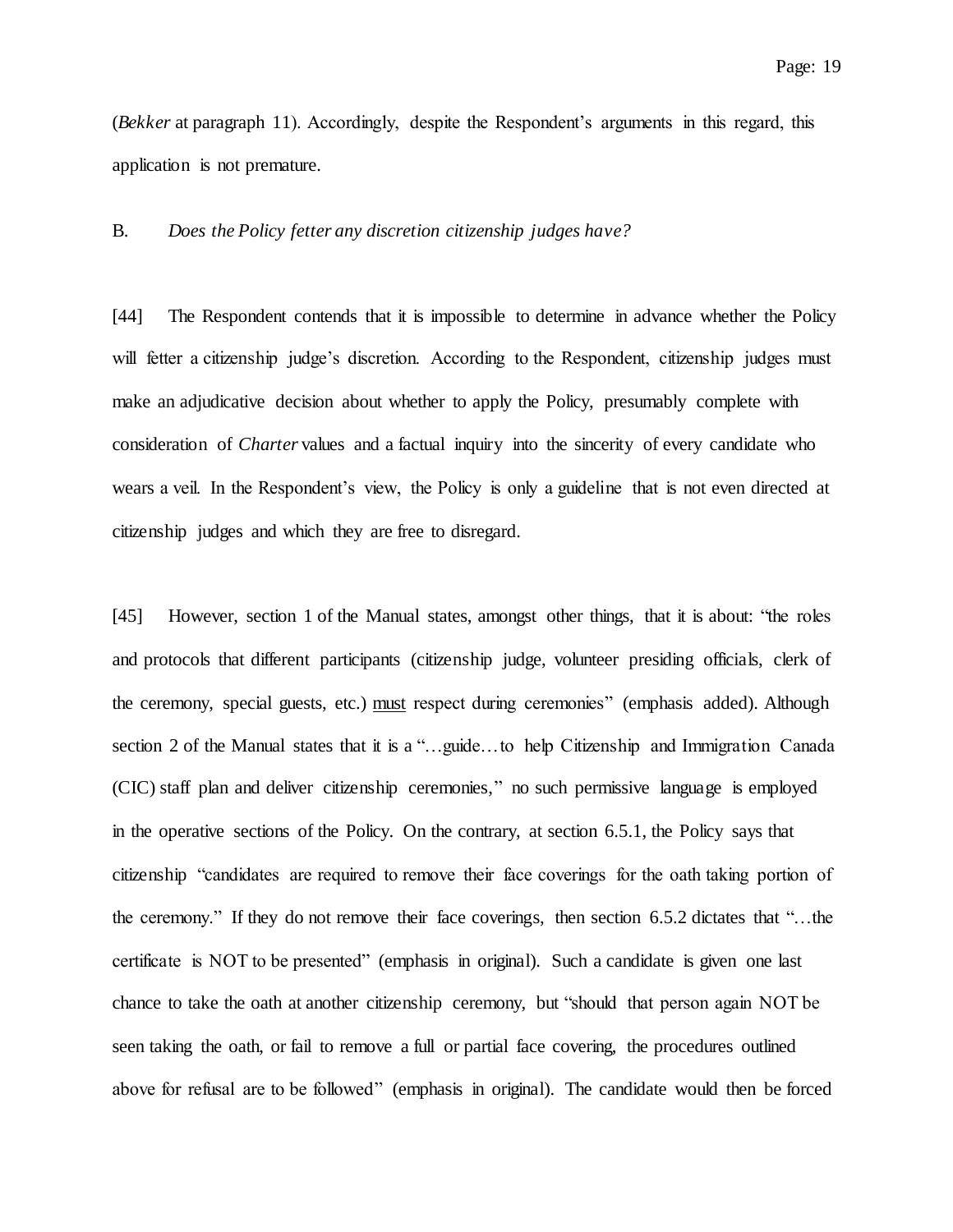to reapply for citizenship and face the same Policy again or else abandon his or her quest for citizenship. A refusal to remove a face covering, therefore, precludes receipt of a citizenship certificate and will deny that person citizenship, even if the officials are confident that the person actually took the oath by hearing it recited.

[46] Furthermore, internal correspondence between CIC officials demonstrates an intention that removal of a face covering be mandatory at public citizenship ceremonies. For instance, in an e-mail dated November 8, 2011 (certain portions of which have been redacted), one CIC official wrote that:

> In looking over the hand written comments from the Minister, it is pretty clear that he would like the changes to the procedure to 'require' citizenship candidates to show their face and that these changes be made as soon as possible. … My interpretation is that the Minister would like this done, regardless of whether there is a legislative base and that he will use his prerogative to make policy change.

[47] Similarly, in response to some queries about potential accommodations, another CIC official wrote in an email dated December 13, 2011, that:

> Under the new directive [Operational Bulletin 359] …all candidates for citizenship must be seen taking the oath of citizenship at a citizenship ceremony. For candidates wearing full or partial face coverings, face coverings must be removed at the oath taking portion of the ceremony in order for CIC officials and the presiding official (Citizenship Judge) to ensure that the candidate has in fact taken the Oath of Citizenship. Under this new directive there are no options for private oath taking or oath taking with a female official as all candidates for citizenship are to repeat the oath together with the presiding official. [Emphasis added]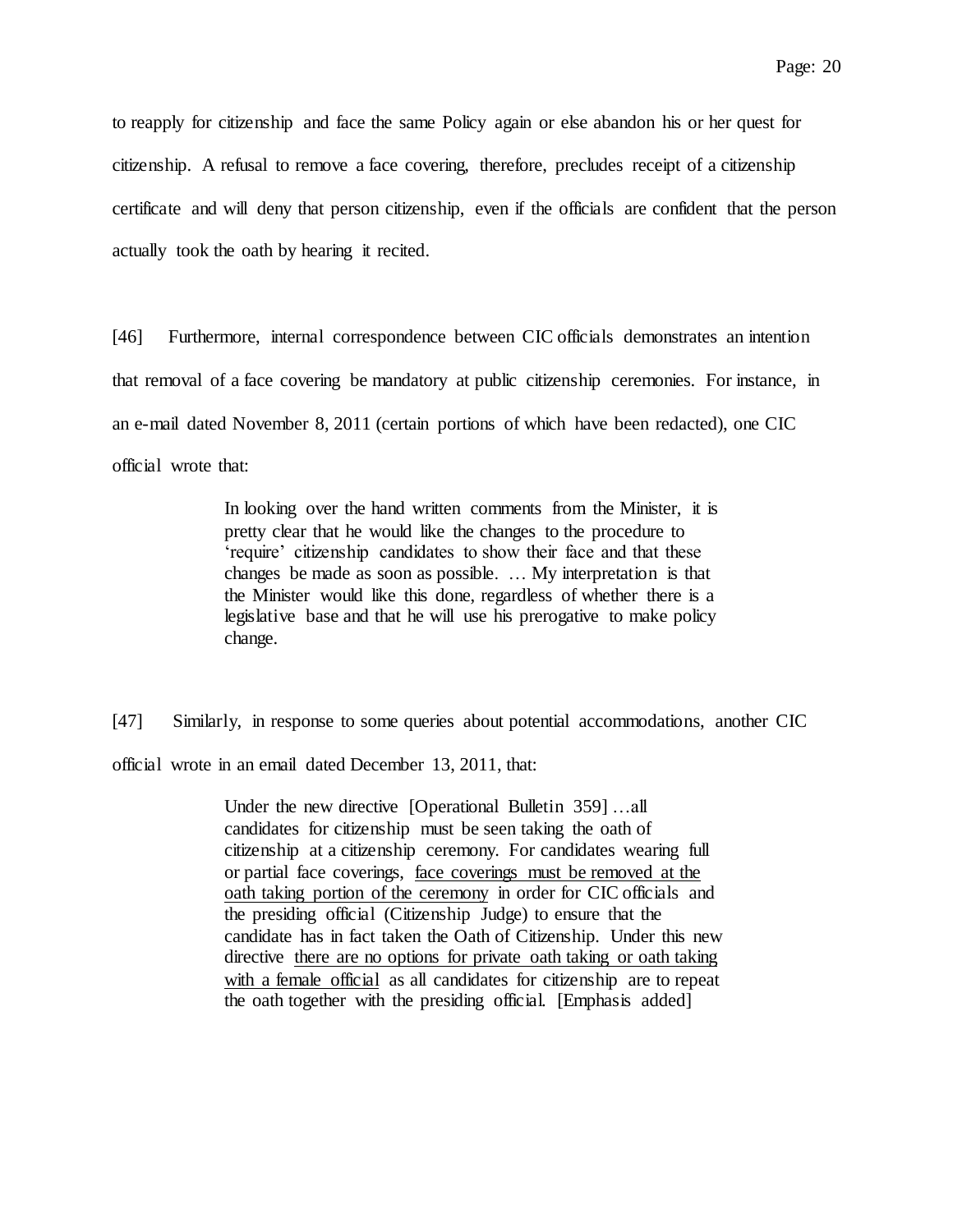[48] During an interview with CBC Radio on December 13, 2011, a Toronto-area citizenship judge took a different view and suggested that: "If [veiled women] don't take the face covering off, there is an opportunity for them to come in front of the judge again after the ceremony and take the oath. … [T]hey don't have to remove the veil right there in front of all these people." Subsequent email correspondence between CIC media officials indicated that these comments by this citizenship judge were "problematic" as they "contradict our lines."

[49] Indeed, the intention that it be mandatory for people to remove face coverings is also evident in public statements about the new directive when it was introduced. The Minister at the time said during an interview with the CBC on December 12, 2011, that the Policy was adopted after one of his colleagues told him about a citizenship ceremony where four women had been wearing *niqabs*. The Minister stated in this interview that taking the citizenship oath "is a public act of testimony in front of your fellow citizens, it's a legal requirement, and it's ridiculous that you should be doing so with your face covered"; and also that: "[y]ou're standing up in front of your fellow citizens making a solemn commitment to respect Canada's laws, to be loyal to the country, and I just think it's not possible to do that with your face covered."

[50] Despite the mandatory intentions behind the Policy though, it is the *Act* and the *Regulations* that ultimately determine whether a citizenship judge has any discretion with respect to applying the Policy. The relevant provisions of the *Act* and *Regulations* are set out in Annex B to this decision.

Page: 21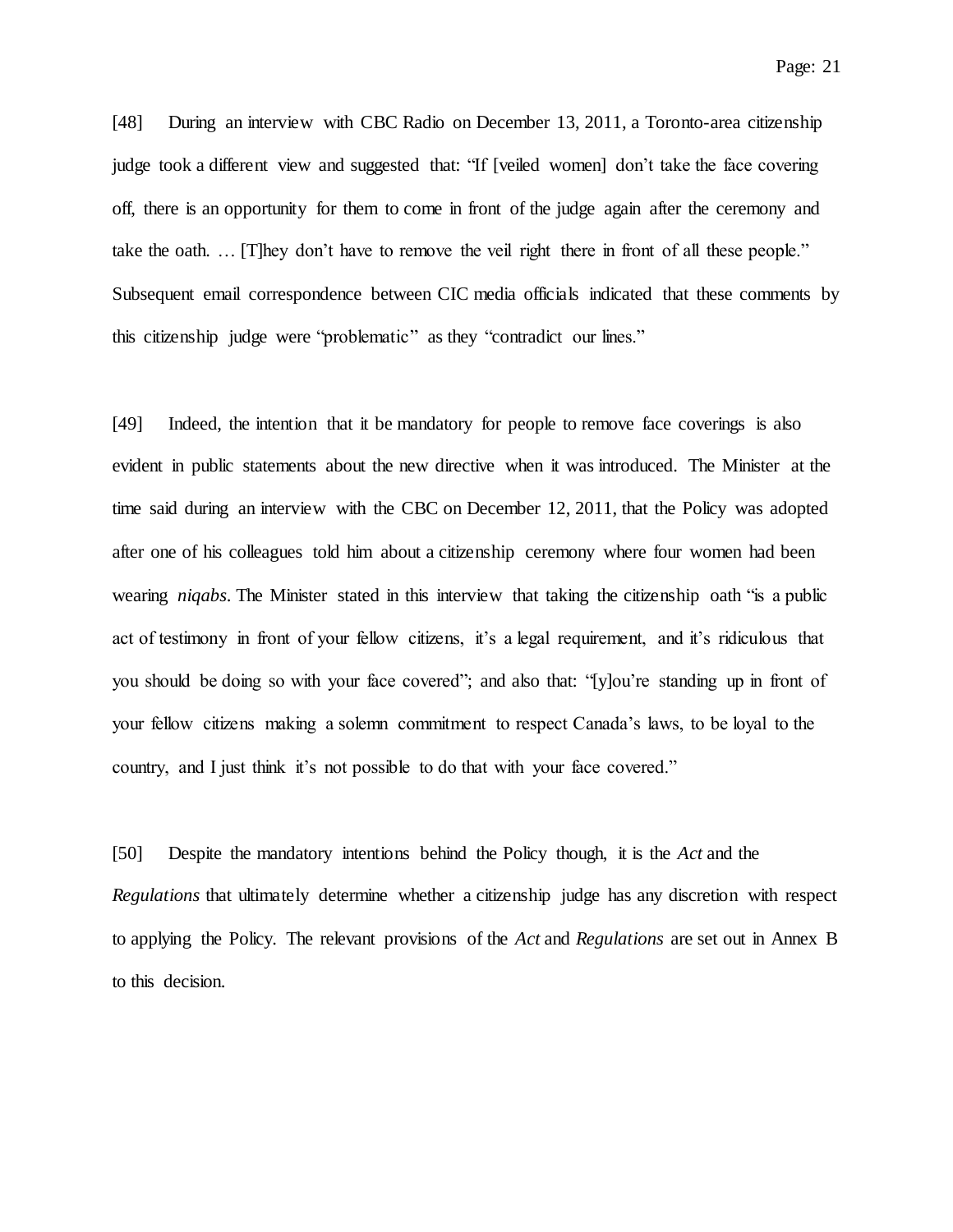[51] Most pertinently, subsection 26(2) of the *Act* says that "a citizenship judge shall perform such other duties as the Minister prescribes for carrying into effect the purposes and provisions of this Act". The term "shall" is imperative (*Interpretation Act*, s 11), and the Policy thus requires citizenship judges to ensure that candidates for citizenship have been seen, face uncovered, taking the oath. Unlike in *Thamotharem*, this requirement in the Policy is not merely an interpretive guideline. It is mandatory and tantamount to a law made pursuant to the Minister's statutory authority to assign duties to citizenship judges who preside at citizenship ceremonies.

[52] Contrary to the Respondent's submissions in this regard therefore, the Policy does constrain a citizenship judge's scope of action. This conclusion is reinforced by section 1 of the Manual in which the Policy is now contained, wherein it is stated that the Manual is about "the roles and protocols that different participants (citizenship judge, volunteer presiding officials, clerk of the ceremony, special guests, etc.) must respect during ceremonies" (emphasis added). Moreover, the language of the Policy contains directives and commands that read much like a statute or regulation, and the statements of CIC officials and the Minister at the time of the Policy's implementation are evidence that it is regarded as if it were akin to a statute or regulation.

[53] Insofar as a citizenship judge has no discretion but to apply the Policy, the imposition of this mandatory duty upon a citizenship judge is contrary to paragraph  $17(1)(b)$  of the *Regulations*, which requires a citizenship judge to "administer the oath of citizenship with dignity and solemnity, allowing the greatest possible freedom in the religious solemnization or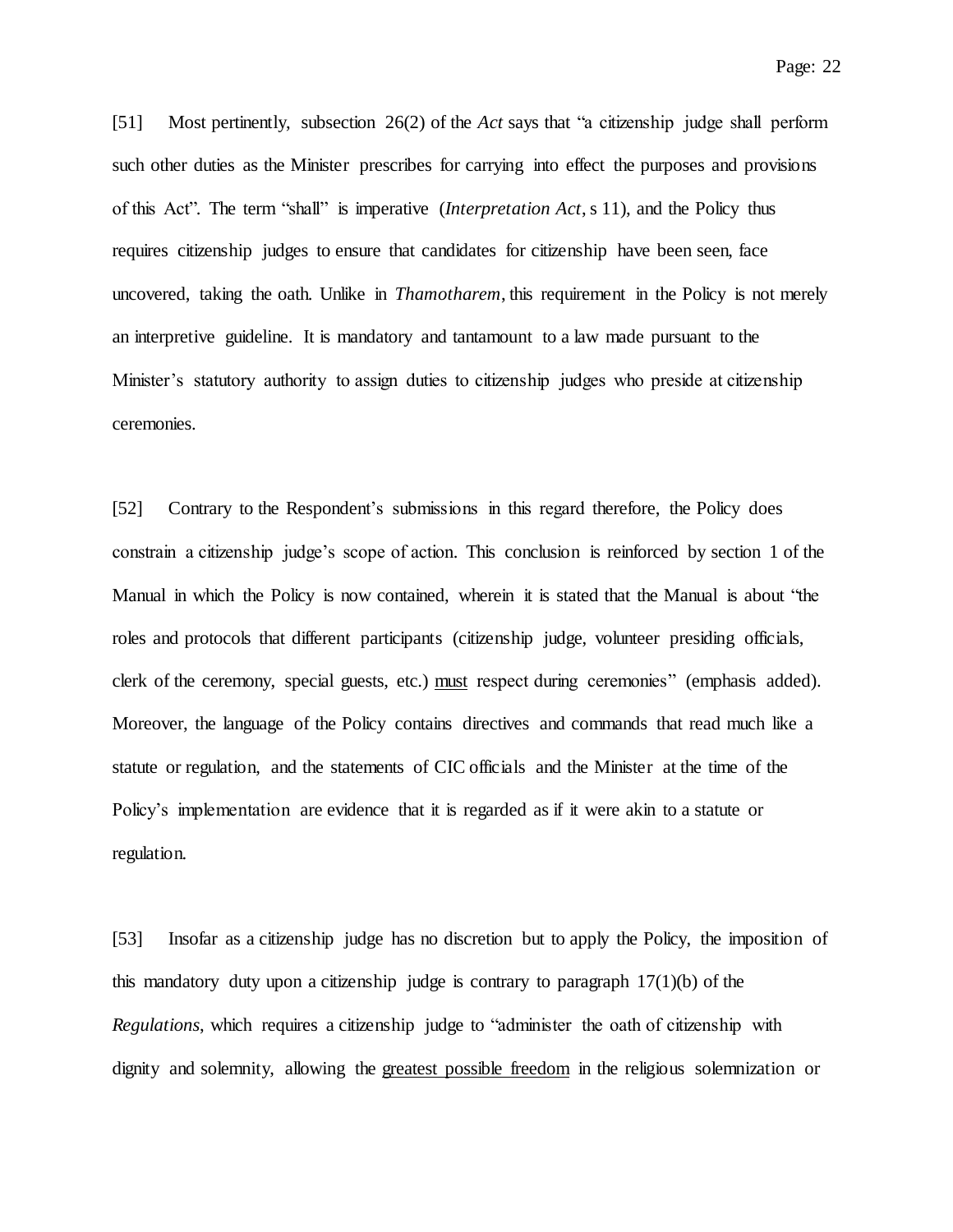the solemn affirmation thereof" (emphasis added). In this regard, "religious solemnization" is not just about the mere act of taking the oath itself, allowing candidates to swear the oath on the holy book of their choice or, in the case of a solemn affirmation, on no book at all. Rather, it extends also to how the oath is administered and the circumstances in which candidates are required to take it. Further, the Respondent concedes that in this respect, citizenship judges are "quasijudicial decision makers who have a statutory mandate to administer the oath ceremony."

[54] Citizenship judges cannot exercise that function to determine what degree of freedom is possible if they instead obey the Policy's directive to ensure that candidates for citizenship have been seen, face uncovered, taking the oath. How can a citizenship judge afford the greatest possible freedom in respect of the religious solemnization or solemn affirmation in taking the oath if the Policy requires candidates to violate or renounce a basic tenet of their religion? For instance, how could a citizenship judge afford a monk who obeys strict rules of silence the "greatest possible freedom" in taking the oath if he is required to betray his discipline and break his silence? Likewise, how could a citizenship judge afford a mute person the "greatest possible freedom" in taking the oath if such person is physically incapable of saying the oath and thus cannot be seen to take it?

[55] As a citizenship judge cannot comply with both the Policy and paragraph 17(1)(b) of the *Regulations*, it is necessary to determine which prevails. Subordinate legislation cannot conflict with its parent legislation (*Friends of the Oldman River Society v Canada (Minister of Transport)*, [1992] 1 SCR 3 at 38, 88 DLR (4th) 1), but here there is a conflict between the *Regulations* and the Policy, both of which are subordinate to the same *Act*. However, regulations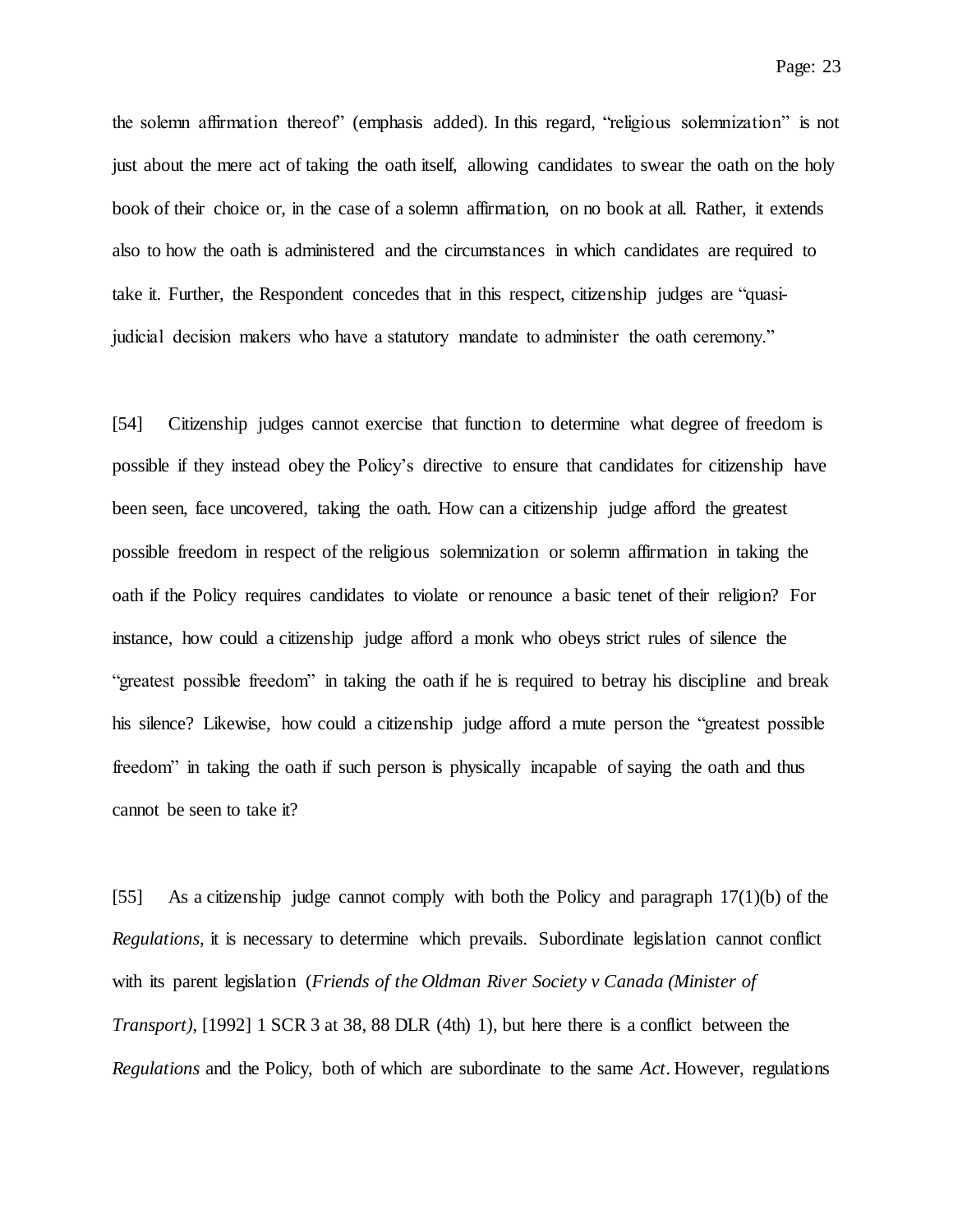enacted by the Governor in Council generally have a higher legal status than guidelines and policies (*Thamotharem* at paragraph 98).

[56] It is also significant that it was the Governor in Council, not the Minister, to whom Parliament expressly granted authority pursuant to section 27(f) to (h) of the *Act* to make regulations concerning "the procedures to be followed by citizenship judges in the performance of their duties", the "ceremonial procedures to be followed by citizenship judges", and "the taking of the oath of citizenship". Although that does not preclude the possibility that the Minister could assign duties to citizenship judges in those areas, general provisions typically yield to specific ones in the event of a conflict (*Lalonde v Sun Life Assurance Co of Canada*, [1992] 3 SCR 261 at 278-279, 143 NR 287; *National Bank Life Insurance v Canada*, 2006 FCA 161 at paragraphs 9-10, 381 NR 117). Thus, the mandatory directive in a guideline such as the Policy, by which citizenship judges must ensure that candidates for citizenship have been seen, face uncovered, taking the oath, cannot trump the *Act* or the *Regulations*.

[57] Accordingly, I find that the Policy is inconsistent with the duty given to citizenship judges by the *Regulations* and is therefore invalid. On this basis alone, therefore, the application for judicial review should succeed. However, it is useful to address some of the other issues noted above.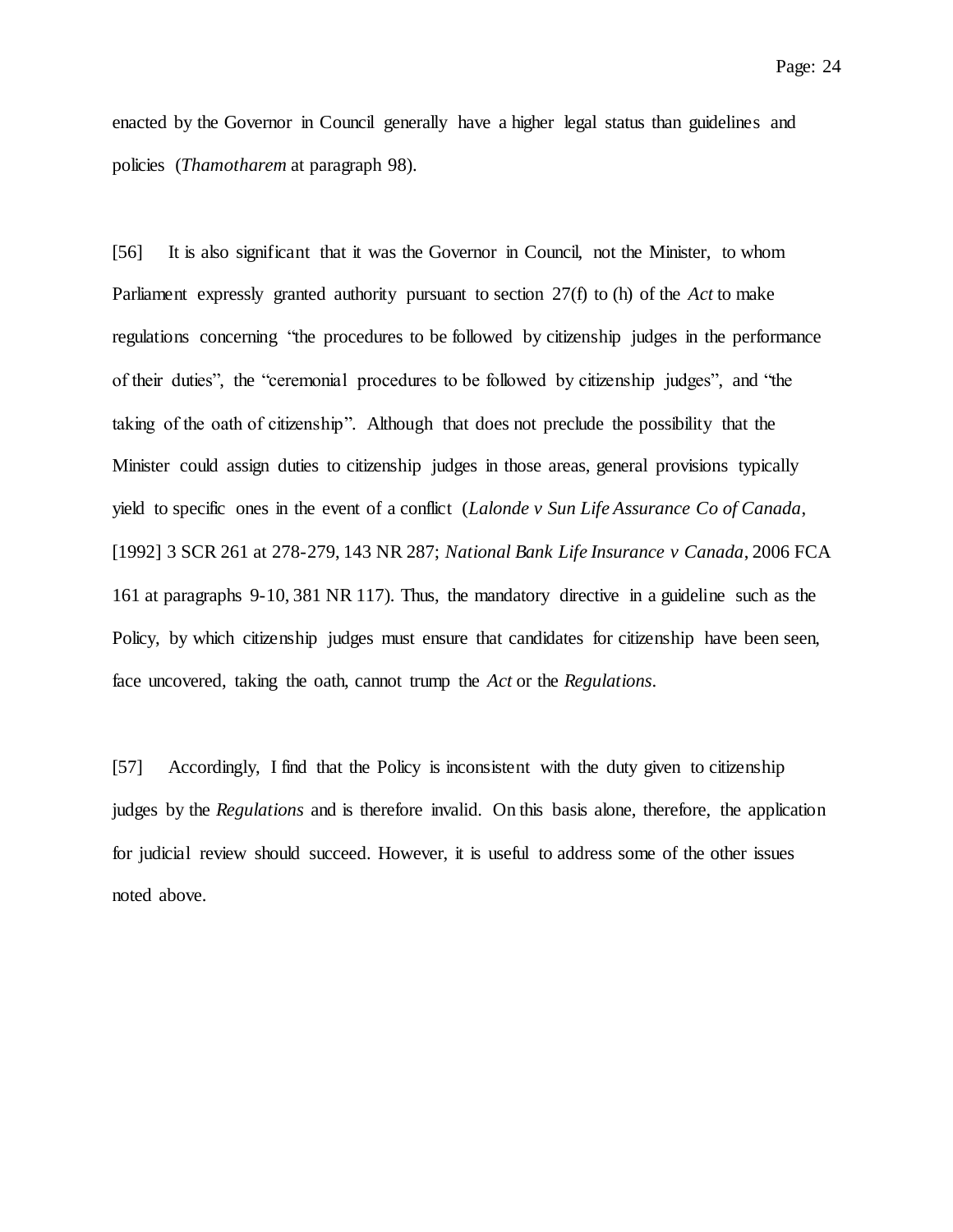#### [58] Sections 19(1) and 21 of the *Regulations* provide as follows:

**19.** (1) Subject to subsection 5(3) of the Act and section 22 of these Regulations, a person who has been granted citizenship under subsection 5(1) of the Act shall take the oath of citizenship by swearing or solemnly affirming it before a citizenship judge.

**19.** (1) Sous réserve du paragraphe 5(3) de la Loi et de l'article 22 du présent règlement, la personne qui s'est vu attribuer la citoyenneté en vertu du paragraphe 5(1) de la Loi doit prêter le serment de citoyenneté par un serment ou une affirmation solennelle faite devant le juge de la citoyenneté.

**21.** Subject to section 22, a person who takes the oath of citizenship pursuant to subsection  $19(1)$  or  $20(1)$  shall, at the time the person takes it, sign a certificate in prescribed form certifying that the person has taken the oath, and the certificate shall be countersigned by the citizenship officer or foreign service officer who administered the oath and forwarded to the Registrar.

… **[…]** 

**21.** Sous réserve de l'article 22, la personne qui prête le serment de citoyenneté aux termes des paragraphes 19(1) ou 20(1) doit, au moment de la prestation du serment, signer un certificat selon la formule prescrite pour certifier qu'elle a prêté le serment, et le certificat doit être contresigné par l'agent de la citoyenneté ou l'agent du service extérieur qui a fait prêter le serment et transmis au greffier.

[59] Although the Policy does not directly contradict these provisions of the *Regulations*, the requirement imposed by the Policy that a candidate for citizenship be seen taking the oath does appear to be superfluous.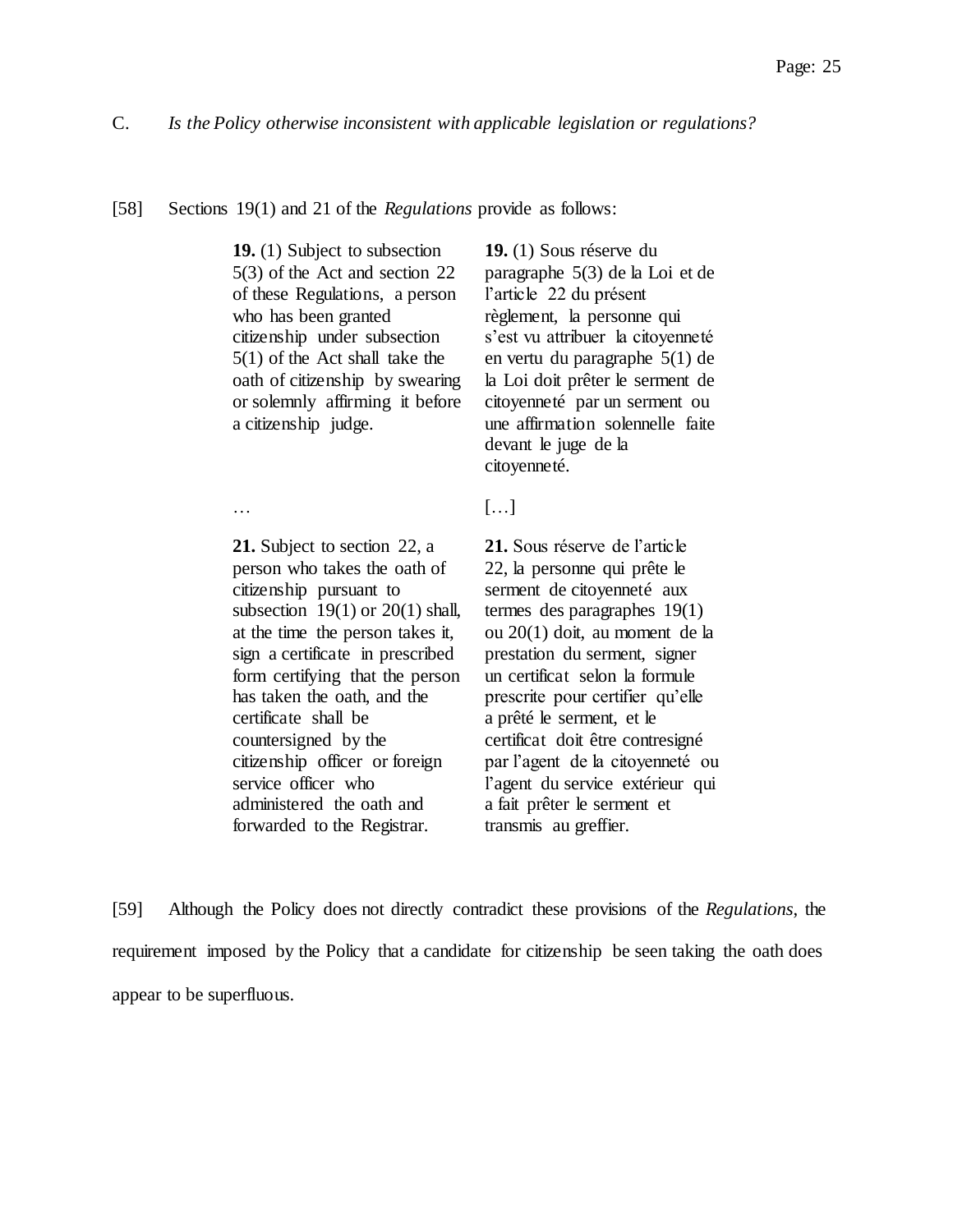[60] Subsection 19(1) of the *Regulations* requires that a candidate take the oath of citizenship "by swearing or solemnly affirming it before a citizenship judge"; it does not require that there be visual confirmation that the oath was said aloud. This is confirmed by the following testimony during cross-examination of the Respondent's representative, Ms Cronier-Gabel, who is the Assistant Director of Citizenship Program Delivery at CIC:

> Q. But there wasn't a specific provision about witnessing the oath being taken and seeing people take the oath. That was added in in December of 2011; is that correct?

A. That's right.

Q. Right. So the difference was that prior to December 2011 the requirement was the judge be satisfied that people had taken the oath and in December 2011 the policy was changed to require the judge to witness the person taking the oath as opposed to hear the person taking the oath, for example.

A. That's right.

Q. …And you don't know of any legislative authority for that requirement; is that correct?

A. That's correct.

Q. …since that time, according to this policy, if a person is not seen taking the oath by some official, their certificate can be removed…from the pile; is that correct?

A. That's correct. [Emphasis added]

[61] Indeed, as noted above, any requirement that a candidate for citizenship actually be seen taking the oath would make it impossible not just for a *niqab*-wearing woman to obtain citizenship, but also for a mute person or a silent monk.

[62] Section 21 of the *Regulations* requires that candidates sign a certificate in prescribed form certifying that the person has taken the oath or affirmation of citizenship. That form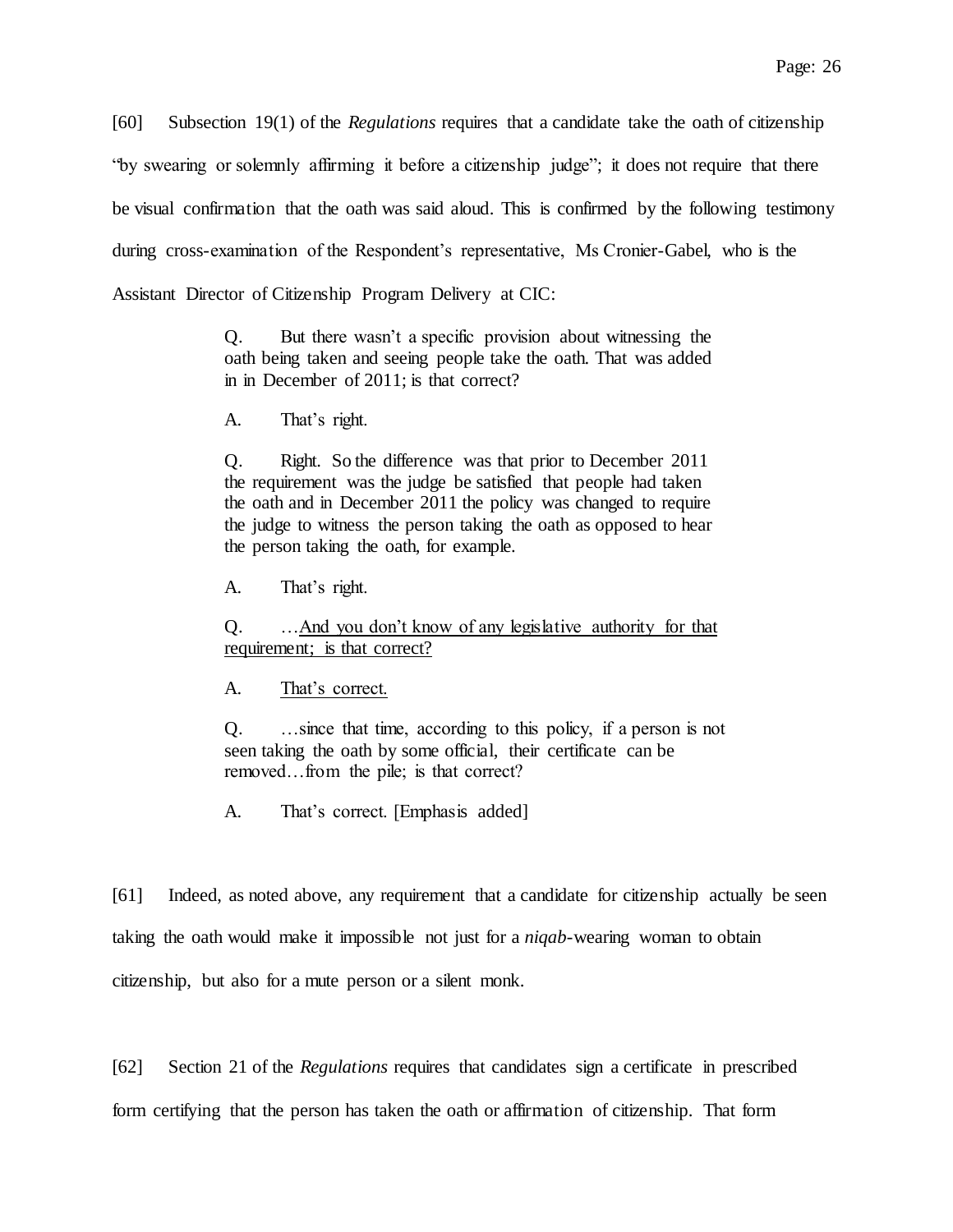contains the exact same language as set forth in the schedule to the *Act*. According to section 16.13 of the Manual, after candidates have taken the oath or affirmation of citizenship in the formal part of the ceremony as contemplated by section 16.7 of the Manual, and received their certificates of citizenship as contemplated by section 16.8, "they go to the certificate table to sign the Oath of Citizenship form… [and] then return to their seats." I agree with the Applicant that it is the candidate's signature beneath this written oath or affirmation of citizenship form, rather than a visual confirmation of the candidate saying the oath, that is the only proof needed that a candidate has sworn or affirmed the oath of citizenship that is required by section 24 of the *Act*.

[63] The Applicant also relies upon paragraphs 3(2)(c) and 3(2)(f) of the *Canadian Multiculturalism Act*, RSC 1985, c 24 (4th Supp) [*CMA*] to support her argument that the Policy is inconsistent with applicable legislation or regulations. These paragraphs provide that:

| $3. (2)$ It is further declared to<br>be the policy of the<br>Government of Canada that all<br>federal institutions shall                                      | $3. (2)$ En outre, cette politique<br>impose aux institutions<br>fédérales l'obligation de :                                                                                   |
|----------------------------------------------------------------------------------------------------------------------------------------------------------------|--------------------------------------------------------------------------------------------------------------------------------------------------------------------------------|
|                                                                                                                                                                |                                                                                                                                                                                |
| $(c)$ promote policies, programs<br>and practices that enhance the<br>understanding of and respect<br>for the diversity of the<br>members of Canadian society; | c) promouvoir des politiques,<br>programmes et actions<br>permettant au public de mieux<br>comprendre et de respecter la<br>diversité des membres de la<br>société canadienne; |
|                                                                                                                                                                |                                                                                                                                                                                |
| $(f)$ generally, carry on their<br>activities in a manner that is<br>sensitive and responsive to the<br>multicultural reality of Canada.                       | $f$ ) généralement, conduire leurs<br>activités en tenant dûment<br>compte de la réalité<br>multiculturelle du Canada.                                                         |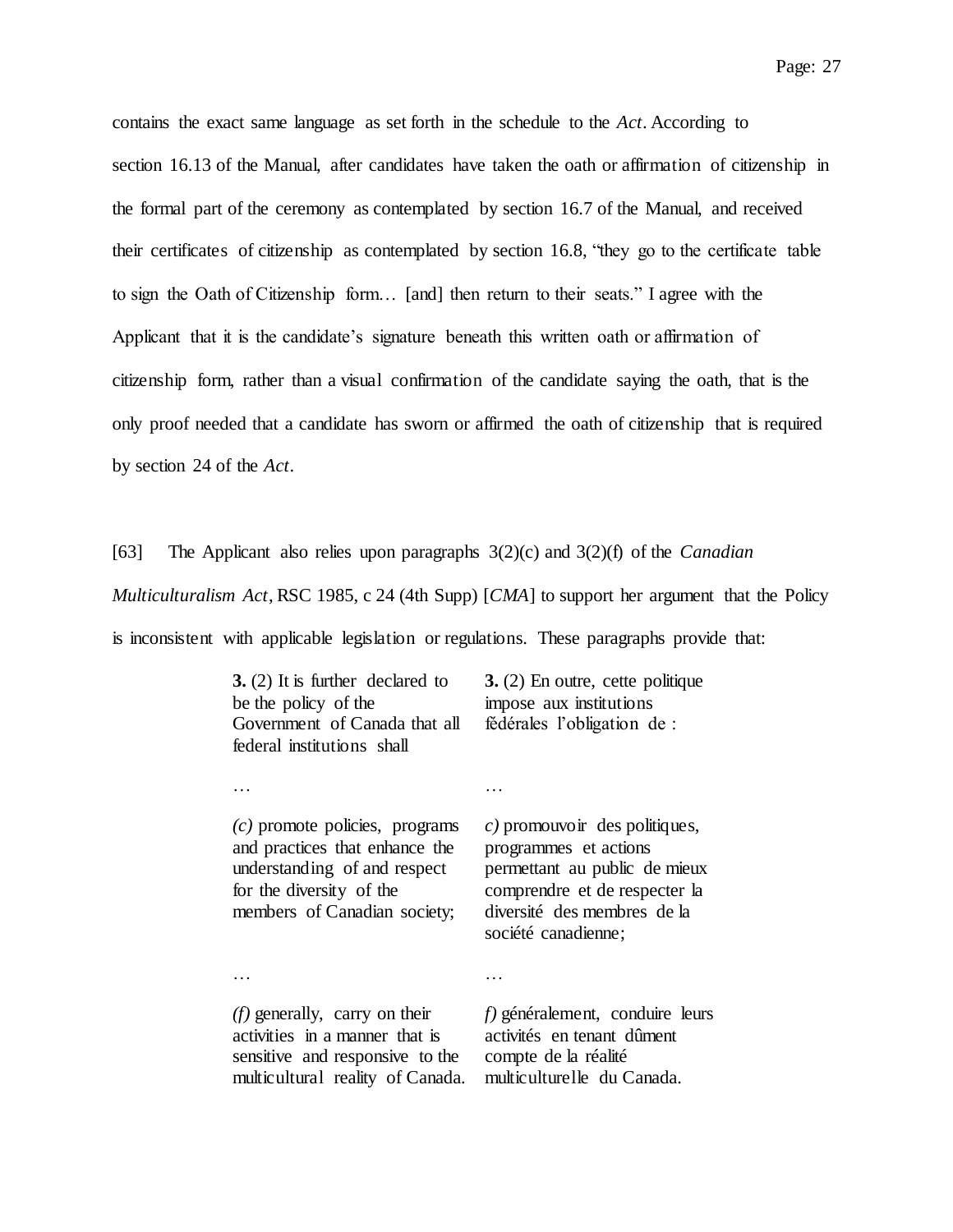[64] These provisions are incorporated into the Manual in section 3.4, which provides that: "Any comments made and actions taken at a citizenship ceremony must respect and promote a better understanding and appreciation of Canada's diverse cultures."

[65] I disagree with the Applicant on this point. The *CMA* cannot be interpreted so broadly that any government policy must be invalidated if it in any way might derogate from the objectives of section 3(2). On the contrary, when it comes to specifically implementing the policies set out in the *CMA*, subsection 6(1) says that "ministers of the Crown, other than the Minister, shall, in the execution of their respective mandates, take such measures as they consider appropriate to implement the multiculturalism policy of Canada". In this case, the Minister did not consider allowing women to wear *niqabs* while taking the oath of citizenship to be an appropriate way to implement multiculturalism policy and, in my view, that does not infringe the *CMA*.

### D. *If the Policy is otherwise unlawful, should the* Charter *issues be decided?*

[66] In circumstances where a constitutional case can be decided on a non-constitutional ground, Peter Hogg has advised that "[t]he course of judicial restraint is to decide the case on the non-constitutional ground. That way, the dispute between the litigants is resolved, but the impact of a constitutional decision on the powers of the legislative or executive branches of government is avoided" (Peter W Hogg, *Constitutional Law of Canada*, 5th ed, vol 2 (Toronto: Thomson Reuters, 2007) (loose-leaf update to 2014), ch 59 at 59.5 [Hogg]). The Supreme Court has also cautioned that "unnecessary constitutional pronouncements may prejudice future cases, the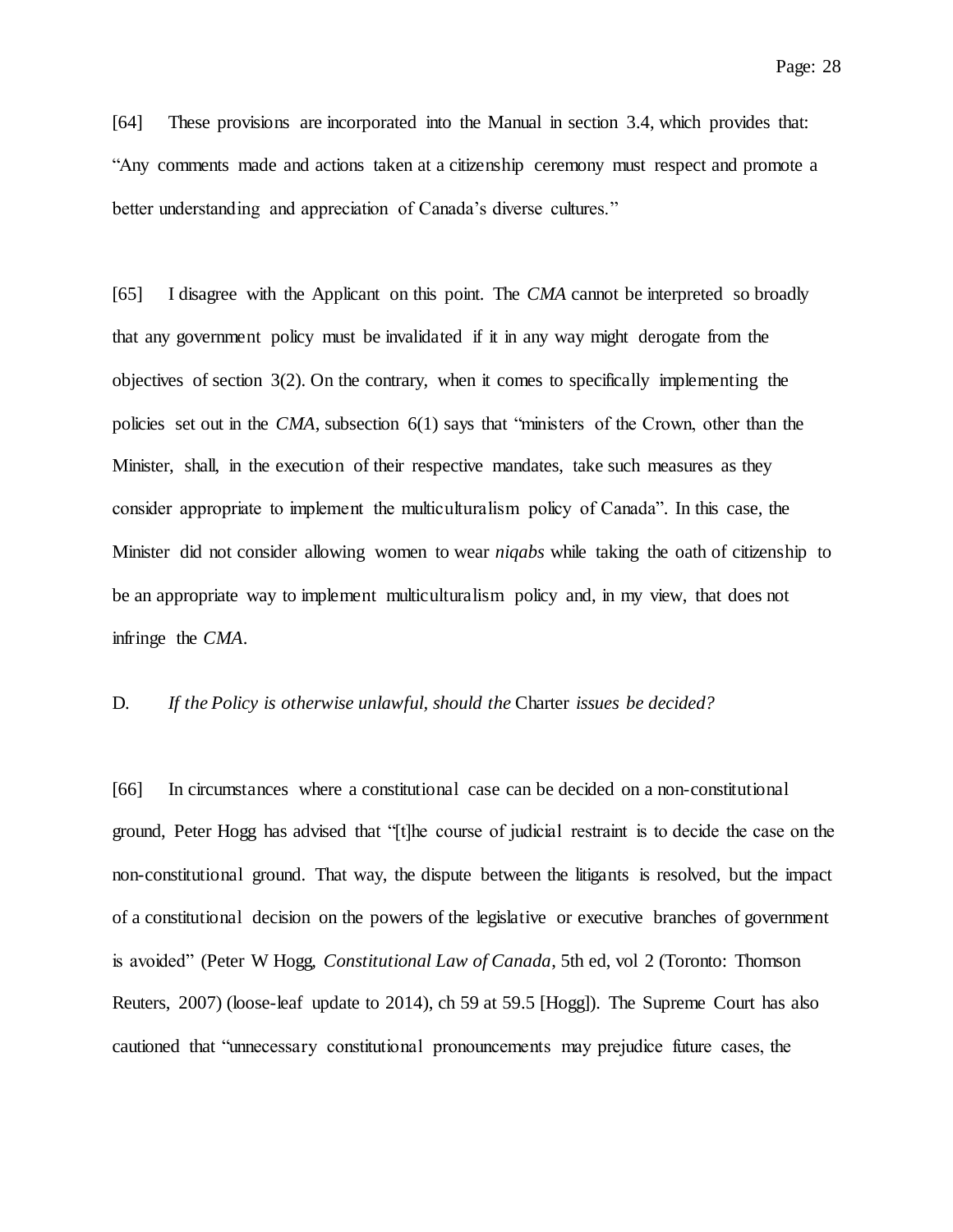implications of which have not been foreseen" (*Phillips v Nova Scotia (Commission of Inquiry into the Westray Mine Tragedy)*, [1995] 2 SCR 97 at paragraph 9, 124 DLR (4th) 129).

[67] Although there may be cases where it is appropriate to decide the constitutional issues raised by a case (*Law Society of Upper Canada v Skapinker*, [1984] 1 SCR 357 at 383-384, 9 DLR (4th) 161; Hogg, vol 2, ch 59 at 59.5), this case is not among them. While the evidentiary record was adequate to decide the matter, it was not voluminous and the hearing itself was relatively brief. Thus, judicial economy is not a major consideration, and there is no compelling need for certainty since the Policy will be set aside regardless of its constitutionality. Therefore, it would be imprudent to decide the *Charter*issues that arose in this application and I decline to do so.

## VI. Conclusion

[68] For the reasons stated above, the Applicant's application is allowed. To the extent that the Policy interferes with a citizenship judge's duty to allow candidates for citizenship the greatest possible freedom in the religious solemnization or the solemn affirmation of the oath, it is unlawful.

[69] Accordingly, this Court hereby declares that: Sections 6.5.1 to 6.5.3 of the Policy, as well as the second paragraph of section 13.2 of the Manual and the reference to "those wearing a full or partial face covering that now is the time to remove it" in section 16.7 of the Manual, are unlawful. If the Policy has been updated from the Manual being assessed in this application, this order shall extend to any similar directives in the most up-to-date version of the Manual.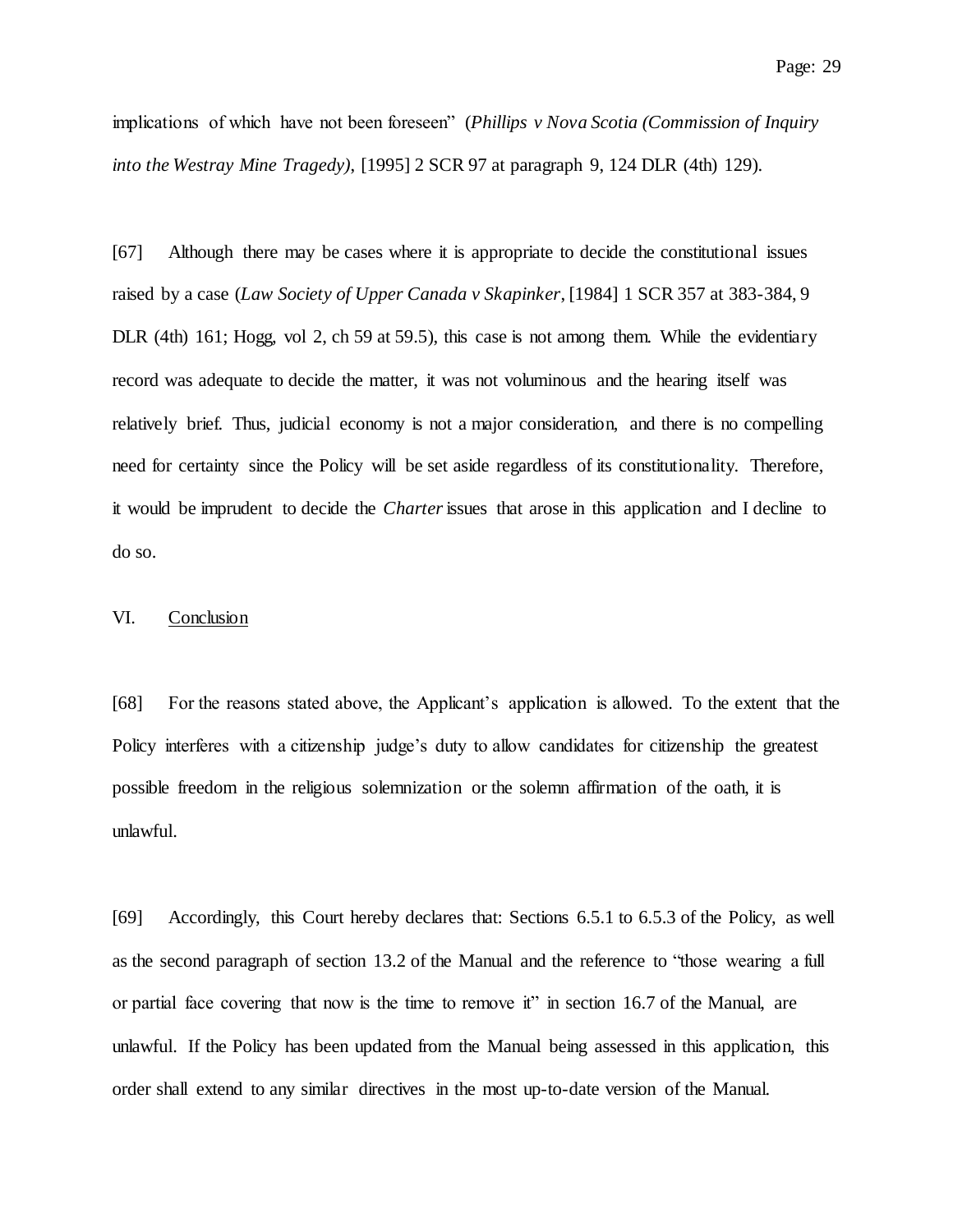[70] The Applicant has requested her costs of this application in her prayer for relief, and as she has been substantially successful, I award costs to the Applicant in the amount of \$2,500.00.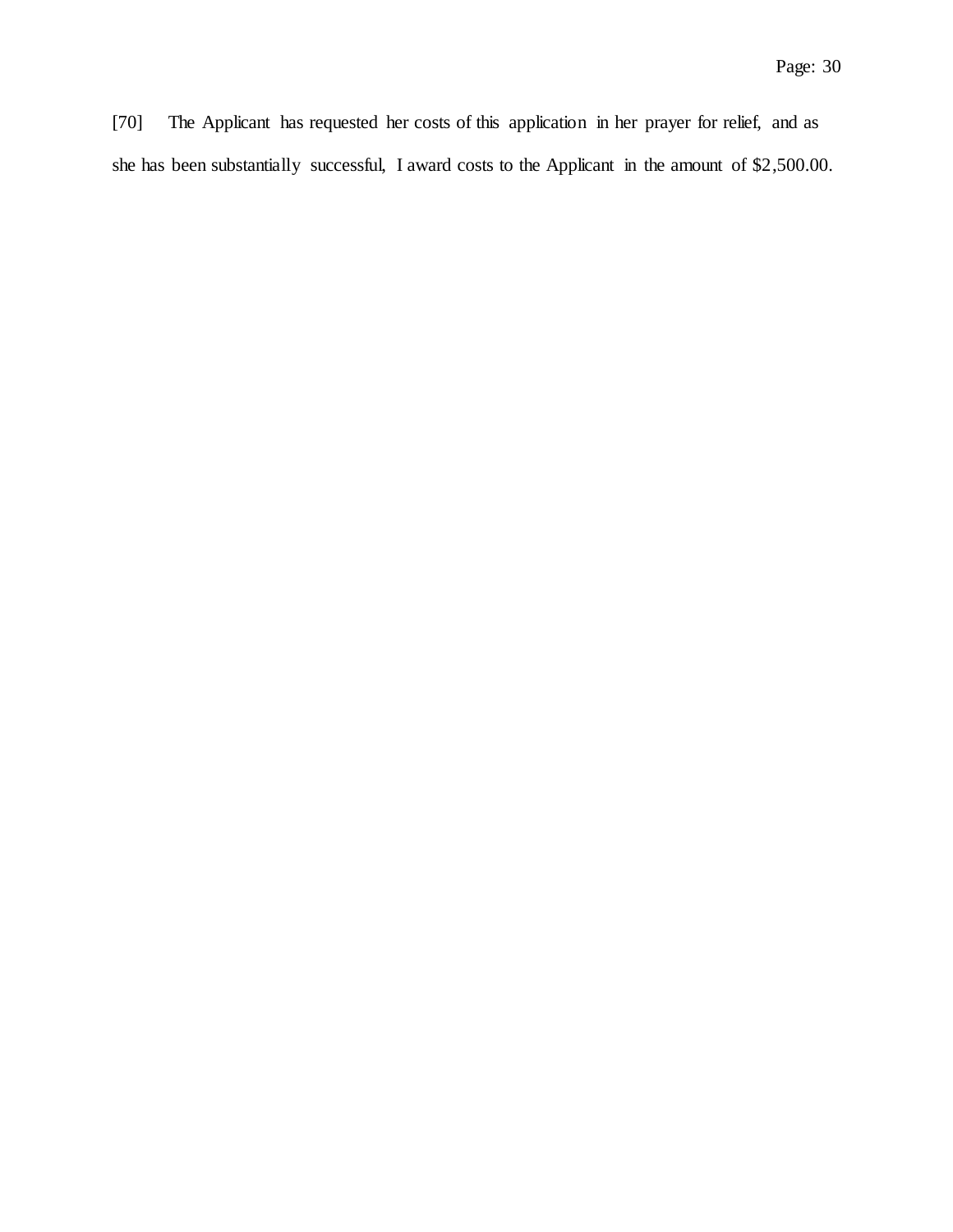### **JUDGMENT**

### **THIS COURT'S JUDGMENT is that:**

- 1. The application for judicial review is granted and allowed;
- 2. The portions of the Policy and Manual that require citizenship candidates to remove face coverings or be observed taking the oath are unlawful. Specifically, sections 6.5.1 to 6.5.3 of the Policy, as well as the second paragraph of section 13.2 of the Manual and the reference to "those wearing a full or partial face covering that now is the time to remove it" in section 16.7 of the Manual, are unlawful; and,
- 3. The Applicant shall have her costs of this application fixed in the amount of \$2,500.00.

"Keith M. Boswell"

Judge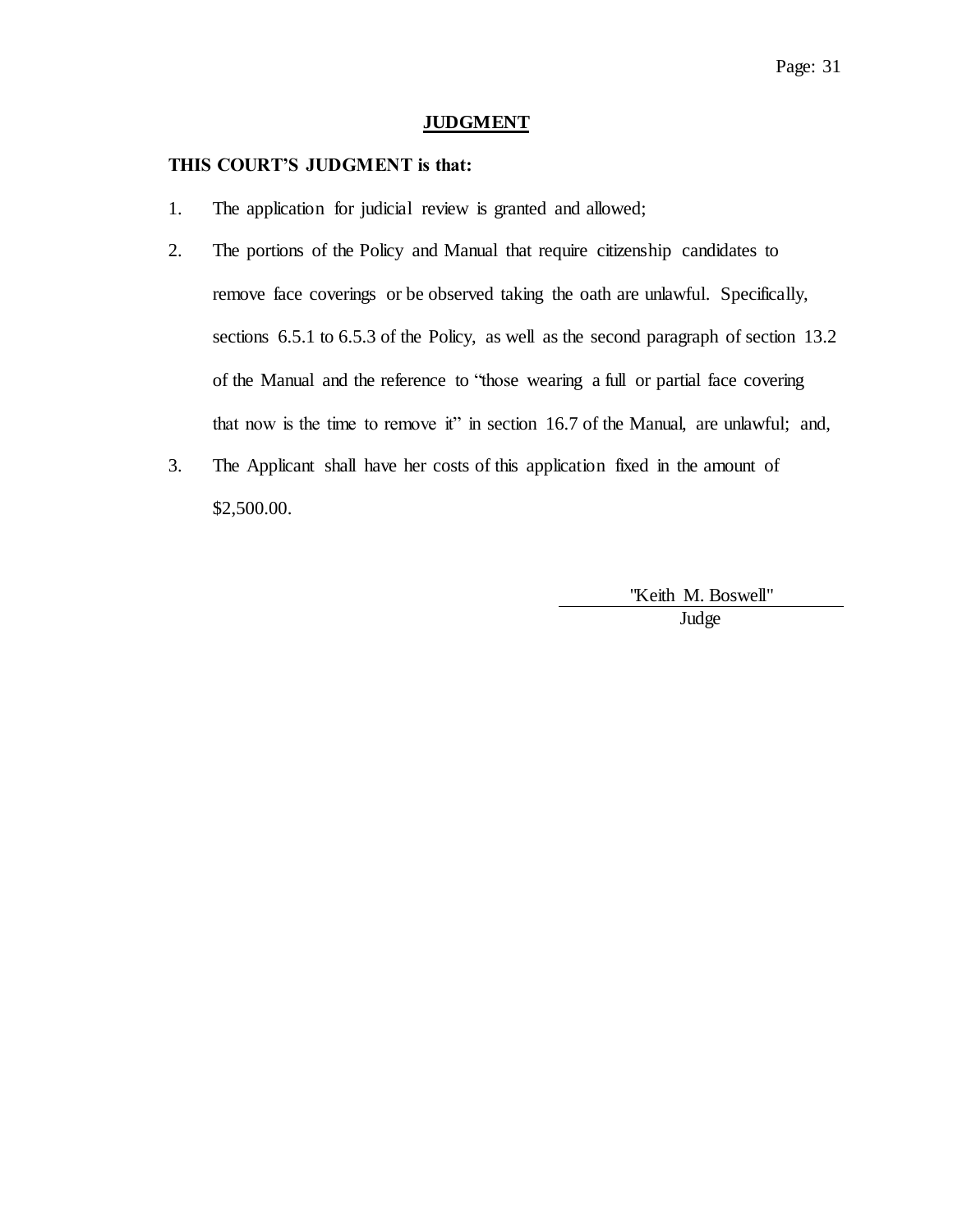## ANNEX A

## **6.5. Administration of the oath of citizenship**

This is a solemn and significant part of the citizenship ceremony. As per subsection 19(1) of the Regulations, subject to subsection 5(3) of the Act and section 22 of the Regulations, a person who has been granted citizenship under subsection 5(1) of the Act shall take the Oath of Citizenship by swearing, or solemnly affirming before a citizenship judge. Subsection 19(2) of the Regulations indicates that unless the Minister otherwise directs, the Oath of Citizenship shall be taken at a citizenship ceremony.

Candidates for citizenship who are 14 years of age and older **must** take the oath of citizenship.

## **6.5.1. Witnessing the oath**

It is the responsibility of the presiding official and the clerk of the ceremony to ensure that all candidates are seen taking the Oath of Citizenship.

To facilitate the witnessing of the oath taking by CIC officials, all candidates for citizenship are to be seated **together**, as close to the presiding official as possible.

• For larger ceremonies (50 or more candidates), additional CIC officials will be required to assist in the witnessing of the oath. The CIC officials will need to observe the taking of the oath by walking the aisles.

Candidates wearing face coverings are required to remove their face coverings for the oath taking portion of the ceremony.

## **6.5.2. Candidates not seen taking the oath**

In some circumstances, it is difficult to ascertain whether candidates are taking the oath (sometimes due to a face covering). When a candidate is not seen taking the oath by a presiding official or CIC official(s), the clerk of the ceremony must be notified **immediately** following the oath taking portion.

- The candidate's certificate is to be removed from the pile.
- The candidate's name is NOT to be called and the certificate is NOT to be presented.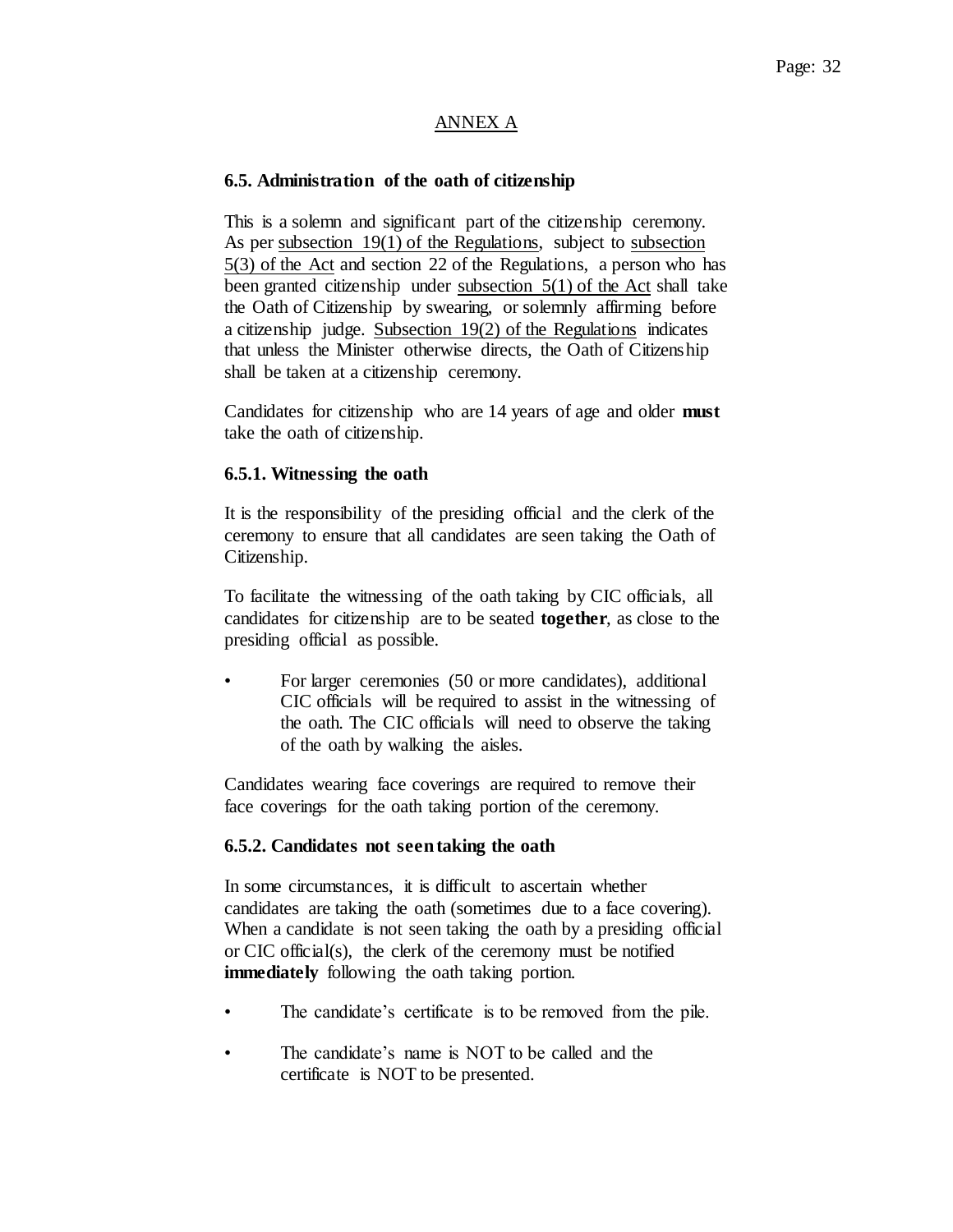**Note:** If there is a minor child associated with the application of the candidate who is not seen taking the oath, that minor child will not be called nor will he or she receive a citizenship certificate, unless the child has another parent who is already a Canadian citizen, or who takes the oath on the same day. This will have to be ascertained following the ceremony.

Immediately following the ceremony, the clerk will approach the candidate and explain that the candidate:

- was not seen taking the oath (if this is due to not removing a face covering, it must be explained);
- will not receive his/her citizenship certificate that day; and
- can return for the next available citizenship ceremony where they will need to be seen taking the oath (and if applicable, remove their face covering during oath taking).

### **6.5.3. Candidate returns for another ceremony**

Should the candidate accept to return to take the oath at a future ceremony, the candidate will:

- be scheduled to attend the next available citizenship ceremony;
- receive another notice to appear;
- need to be seen taking the Oath of Citizenship;
- be reminded that if wearing a face covering, it will need to be removed for the oath taking portion of the ceremony.

When the candidate attends the second ceremony, should that person again NOT be seen taking the oath, or fail to remove a full or partial face covering, the procedures outlined above for refusal are to be followed.

**Note:** The opportunity to return to take the oath at another citizenship ceremony applies only **once**.

### **6.5.4. Candidate refuses to return for another ceremony**

Should the candidate refuse to take the Oath of Citizenship at a future ceremony, the clerk must advise the candidate that: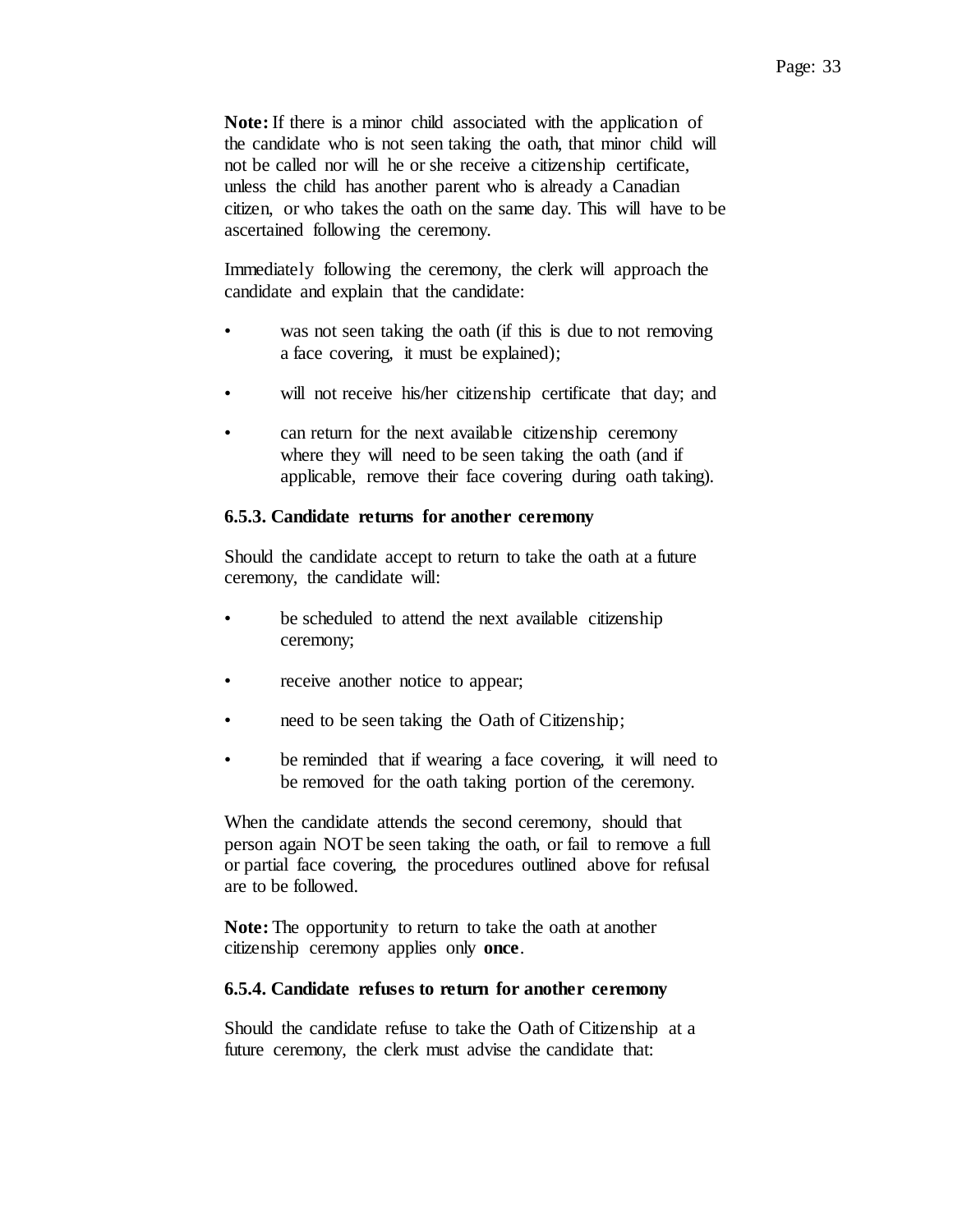- he/she will not become a citizen or receive his/her certificate of citizenship;
- he/she can chose [*sic*] to withdraw his/her application for citizenship or his/her file will be closed permanently;
- should he/she wish to become a Canadian citizen in the future, he/she will have to reapply.

Local offices must follow standard procedures for application withdrawal or closing a file. In the section "other reasons" in GCMS, the CIC official indicates that the reason is due to: refusal to take the oath or to remove a face covering during the oath taking.

If there is a minor child associated with this application, standard procedures apply.

## **6.5.5. Candidate advises CIC official, prior to the ceremony, of refusal to take the oath**

When a candidate advises CIC officials, prior to the ceremony, that he/she will not take the oath of citizenship or sign the Oath of Citizenship form (e.g. for religious reasons or not wishing to swear allegiance to Her Majesty Queen Elizabeth the Second):

- The citizenship officer must remind the candidate that under the *Citizenship Act* and *Regulations* the oath is a mandatory requirement to become a canadian [*sic*] citizen.
- Should the candidates decides [*sic*] to proceed with the ceremony, CIC officials should ensure that this candidate is, in fact, seen taking the oath. See section 6.5.1.
- The candidates may choose to withdraw his/her application for Canadian citizenship. In that case, he or she will not become a canadian [*sic*] citizen and the local office will follow the procedure for file closure.

Also see section 13.2, Full or partial face coverings. [Emphasis in original]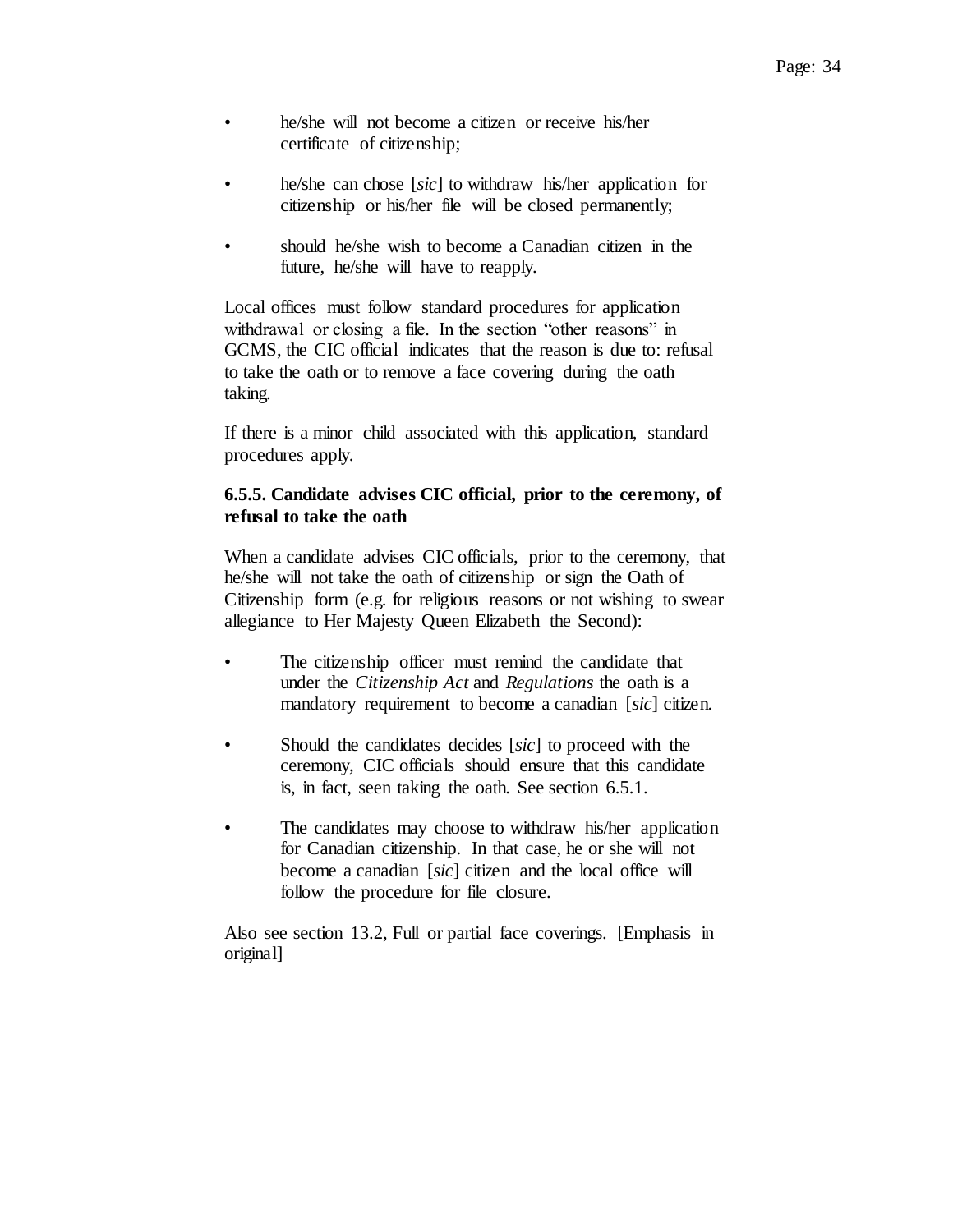#### ANNEX B

#### *Citizenship Act*, RSC 1985, c C-29

**24.** Where a person is required under this Act to take the oath of citizenship, the person shall swear or affirm in the form set out in the schedule and in accordance with the regulations.

**24.** Le serment de citoyenneté est prêté dans les termes prescrits par l'annexe et selon les modalités fixées par règlement.

**… …**

**26.** … (2) In addition to his other duties set out in this Act, a citizenship judge shall perform such other duties as the Minister prescribes for carrying into effect the purposes and provisions of this Act.

**27.** The Governor in Council may make regulations

**26.** […] (2) En plus des fonctions que lui attribue la présente loi, le juge de la citoyenneté s'acquitte de celles que lui confie le ministre en vue de la mise en oeuvre de la présente loi.

**27.** Le gouverneur en conseil peut, par règlement :

… … … … … … … … … … … … …

*(f)* prescribing the procedures to be followed by citizenship judges in the performance of their duties;

*(g)* prescribing the ceremonial procedures to be followed by citizenship judges;

*(h)* respecting the taking of the oath of citizenship;

*f)* fixer la procédure à suivre par le juge de la citoyenneté;

*g)* prévoir le cérémonial à suivre par le juge de la citoyenneté;

*h)* régir la prestation du serment de citoyenneté;

… … … … … … … … … … … … …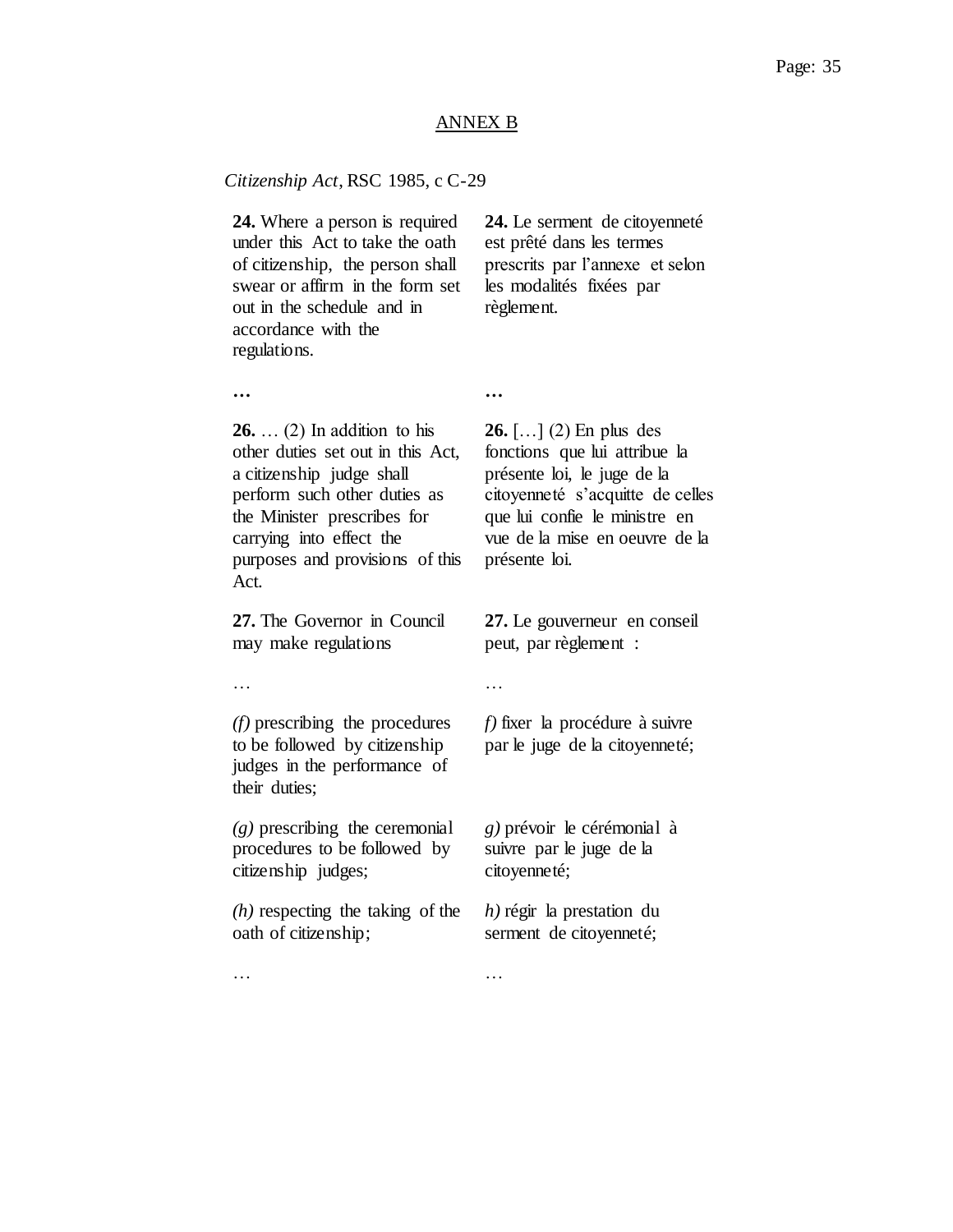#### *Citizenship Regulations*, SOR/93-246

**17.** (1) The ceremonial procedures to be followed by citizenship judges shall be appropriate to impress on new citizens the responsibilities and privileges of citizenship and, without limiting the generality of the foregoing, a citizenship judge shall, during a ceremony held for the presentation of certificates of citizenship,

*(a)* emphasize the significance of the ceremony as a milestone in the lives of the new citizens;

*(b)* subject to subsection 22(1), administer the oath of citizenship with dignity and solemnity, allowing the greatest possible freedom in the religious solemnization or the solemn affirmation thereof;

*(c)* personally present certificates of citizenship, unless otherwise directed by the Minister; and

*(d)* promote good citizenship, including respect for the law, the exercise of the right to vote, participation in community affairs and intergroup understanding.

(2) Unless the Minister otherwise directs, a certificate of citizenship issued to a person who has been granted citizenship under subsection

**17.** (1) Le cérémonial à suivre par les juges de la citoyenneté doit être de nature à sensibiliser les nouveaux citoyens aux responsabilités et privilèges attachés à la citoyenneté. Le juge de la citoyenneté doit, notamment, lors d'une cérémonie de remise de certificats de citoyenneté :

*a)* souligner l'importance de la cérémonie en tant qu'une étape clé dans la vie des nouveaux citoyens;

*b)* sous réserve du paragraphe 22(1), faire prêter le serment de citoyenneté avec dignité et solennité, tout en accordant la plus grande liberté possible pour ce qui est de la profession de foi religieuse ou l'affirmation solennelle des nouveaux citoyens;

*c)* remettre personnellement les certificats de citoyenneté, à moins de directives contraires du ministre;

*d)* promouvoir un bon sens civique, notamment le respect de la loi, l'exercice du droit de vote, la participation aux affaires de la collectivité et la compréhension entre les groupes.

(2) À moins de directives contraires du ministre, le certificat de citoyenneté délivré au nom d'une personne qui s'est vu attribuer la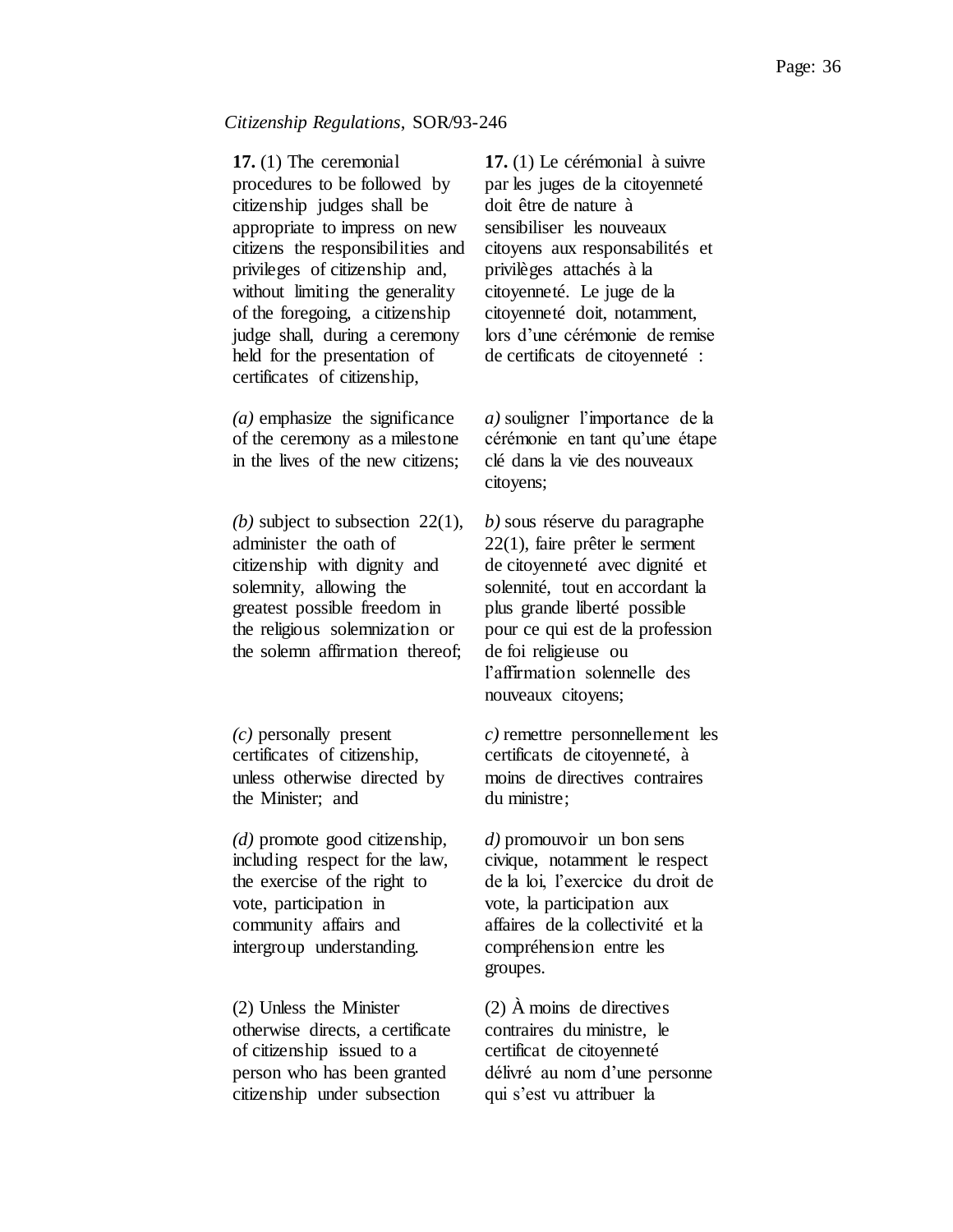5(l) of the Act shall be presented at a ceremony described in subsection (l). citoyenneté en vertu du paragraphe 5(1) de la Loi doit lui être remis lors de la cérémonie visée au paragraphe (1).

**19.** (1) Subject to subsection 5(3) of the Act and section 22 of these Regulations, a person who has been granted citizenship under subsection 5(1) of the Act shall take the oath of citizenship by swearing or solemnly affirming it before a citizenship judge.

(2) Unless the Minister otherwise directs, the oath of citizenship shall be taken at a citizenship ceremony.

(3) If a person is to take the oath of citizenship at a citizenship ceremony, a certificate of citizenship shall be forwarded by the Registrar to a citizenship officer of the appropriate citizenship office, who shall notify the person of the date, time and place at which the person is to appear before the citizenship judge to take the oath of citizenship and receive the person's certificate of citizenship.

**20.** (1) Subject to subsection 5(3) of the Act and section 22 of these Regulations, a person who is 14 years of age or older

… … … … … … … … … … … … …

**19.** (1) Sous réserve du paragraphe 5(3) de la Loi et de l'article 22 du présent règlement, la personne qui s'est vu attribuer la citoyenneté en vertu du paragraphe 5(1) de la Loi doit prêter le serment de citoyenneté par un serment ou une affirmation solennelle faite devant le juge de la citoyenneté.

(2) À moins de directives contraires du ministre, le serment de citoyenneté doit être prêté lors d'une cérémonie de la citoyenneté.

(3) Lorsqu'une personne doit prêter le serment de citoyenneté lors d'une cérémonie de la citoyenneté, le greffier fait parvenir le certificat de citoyenneté à l'agent de la citoyenneté du bureau de la citoyenneté compétent, lequel avise la personne des date, heure et lieu auxquels elle doit comparaître devant le juge de la citoyenneté pour prêter le serment de citoyenneté et recevoir son certificat de citoyenneté.

**20.** (1) Sous réserve du paragraphe 5(3) de la Loi et de l'article 22 du présent règlement, la personne qui a 14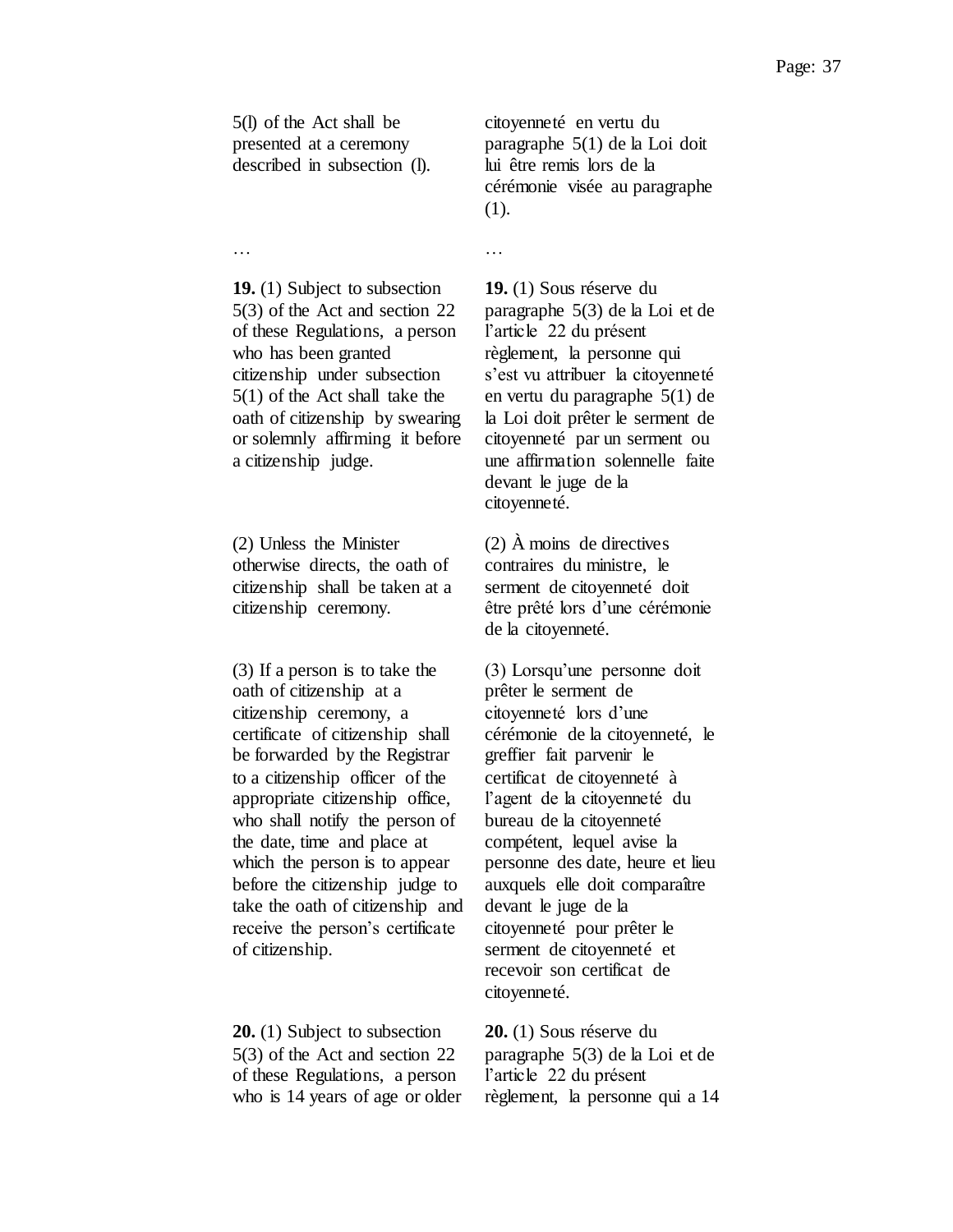| on the day on which the person<br>is granted citizenship under<br>subsection $5(2)$ or $(4)$ or $11(1)$<br>of the Act shall take the oath of<br>citizenship by swearing or<br>solemnly affirming it                                         | ans révolus à la date à laquelle<br>elle se voit attribuer la<br>citoyenneté en vertu des<br>paragraphes $5(2)$ ou $(4)$ ou<br>$11(1)$ de la Loi doit prêter le<br>serment de citoyenneté par un<br>serment ou une affirmation<br>solennelle fait : |
|---------------------------------------------------------------------------------------------------------------------------------------------------------------------------------------------------------------------------------------------|-----------------------------------------------------------------------------------------------------------------------------------------------------------------------------------------------------------------------------------------------------|
| $(a)$ before a citizenship judge,<br>if the person is in Canada; or                                                                                                                                                                         | $a)$ au Canada, devant le juge de<br>la citoyenneté;                                                                                                                                                                                                |
| $(b)$ before a foreign service<br>officer, if the person is outside<br>Canada.                                                                                                                                                              | b) à l'étranger, devant l'agent<br>du service extérieur.                                                                                                                                                                                            |
| $(2)$ Where a person is to take<br>the oath of citizenship pursuant<br>to subsection $(1)$ , the Registrar<br>shall forward a certificate of<br>citizenship to                                                                              | (2) Lorsqu'une personne doit<br>prêter le serment de<br>citoyenneté en vertu du<br>paragraphe $(1)$ , le greffier doit                                                                                                                              |
| $(a)$ a citizenship officer of the<br>citizenship office that the<br>Registrar considers appropriate<br>in the circumstances, if the<br>oath is to be taken in Canada;<br><b>or</b>                                                         | $a)$ si le serment doit être prêté<br>au Canada, transmettre le<br>certificat de citoyenneté à<br>l'agent de la citoyenneté du<br>bureau de la citoyenneté qu'il<br>juge compétent en l'espèce;                                                     |
| $(b)$ a foreign service officer in<br>the country in which the<br>person is living, if the oath is<br>to be taken outside Canada.                                                                                                           | $b$ ) si le serment doit être prêté<br>à l'étranger, transmettre le<br>certificat de citoyenneté à<br>l'agent du service extérieur<br>dans ce pays.                                                                                                 |
| $(3)$ A citizenship officer or<br>foreign service officer<br>mentioned in paragraph $(2)(a)$<br>or $(b)$ shall notify the person of<br>the date, time and place at<br>which the person is to appear<br>and take the oath of<br>citizenship. | (3) L'agent de la citoyenneté<br>ou l'agent du service extérieur<br>visé aux alinéas $(2)a$ ou b)<br>avise la personne des date,<br>heure et lieu auxquels elle doit<br>comparaître pour prêter le<br>serment de citoyenneté.                       |
| <b>21.</b> Subject to section 22, a                                                                                                                                                                                                         | 21. Sous réserve de l'article                                                                                                                                                                                                                       |

person who takes the oath of citizenship pursuant to

**21**. Sous réserve de l'article 22, la personne qui prête le serment de citoyenneté aux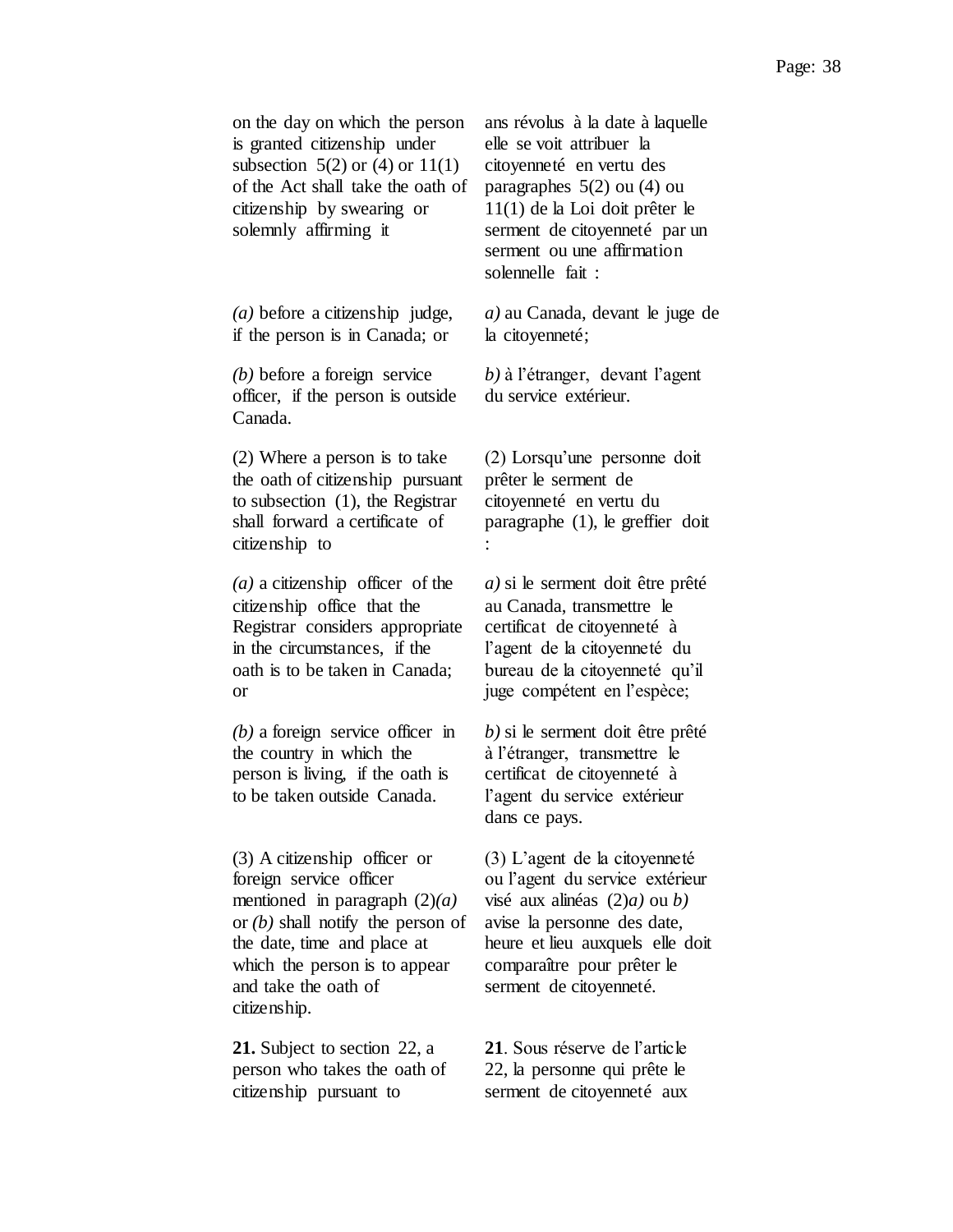subsection  $19(1)$  or  $20(1)$  shall, at the time the person takes it, sign a certificate in prescribed form certifying that the person has taken the oath, and the certificate shall be countersigned by the citizenship officer or foreign service officer who administered the oath and forwarded to the Registrar.

**22.** (1) The Minister or a person authorized by the Minister in writing to act on the Minister's behalf may administer the oath of citizenship to any person who has been granted citizenship and, in such case, the Registrar shall make all necessary arrangements for the purpose of administering the oath.

(2) Where the Minister or a person authorized by the Minister in writing to act on the Minister's behalf administers the oath of citizenship, a citizenship officer who is authorized to do so by the Registrar shall countersign the certificate and forward it to the Registrar.

termes des paragraphes 19(1) ou 20(1) doit, au moment de la prestation du serment, signer un certificat selon la formule prescrite pour certifier qu'elle a prêté le serment, et le certificat doit être contresigné par l'agent de la citoyenneté ou l'agent du service extérieur qui a fait prêter le serment et transmis au greffier.

**22.** (1) Le ministre ou la personne qu'il a déléguée par écrit peut faire prêter le serment de citoyenneté à toute personne qui s'est vu attribuer la citoyenneté. En pareil cas, le greffier prend les dispositions nécessaires pour la prestation du serment.

(2) Lorsque le ministre ou la personne qu'il a déléguée par écrit fait prêter le serment de citoyenneté à une personne, l'agent de la citoyenneté autorisé par le greffier contresigne le certificat et le transmet à ce dernier.

… … … … … … … … … … … … …

**24.** Subject to sections 19 to 22, any oath, solemn affirmation or declaration that is made for the purposes of the Act or these Regulations may be taken before

*(a)* the Registrar, a citizenship judge, a citizenship officer, a **24.** Sous réserve des articles 19 à 22, tout serment prêté ou toute affirmation ou déclaration solennelle faite pour l'application de la Loi ou du présent règlement peut l'être :

*a)* au Canada, devant le greffier, le juge de la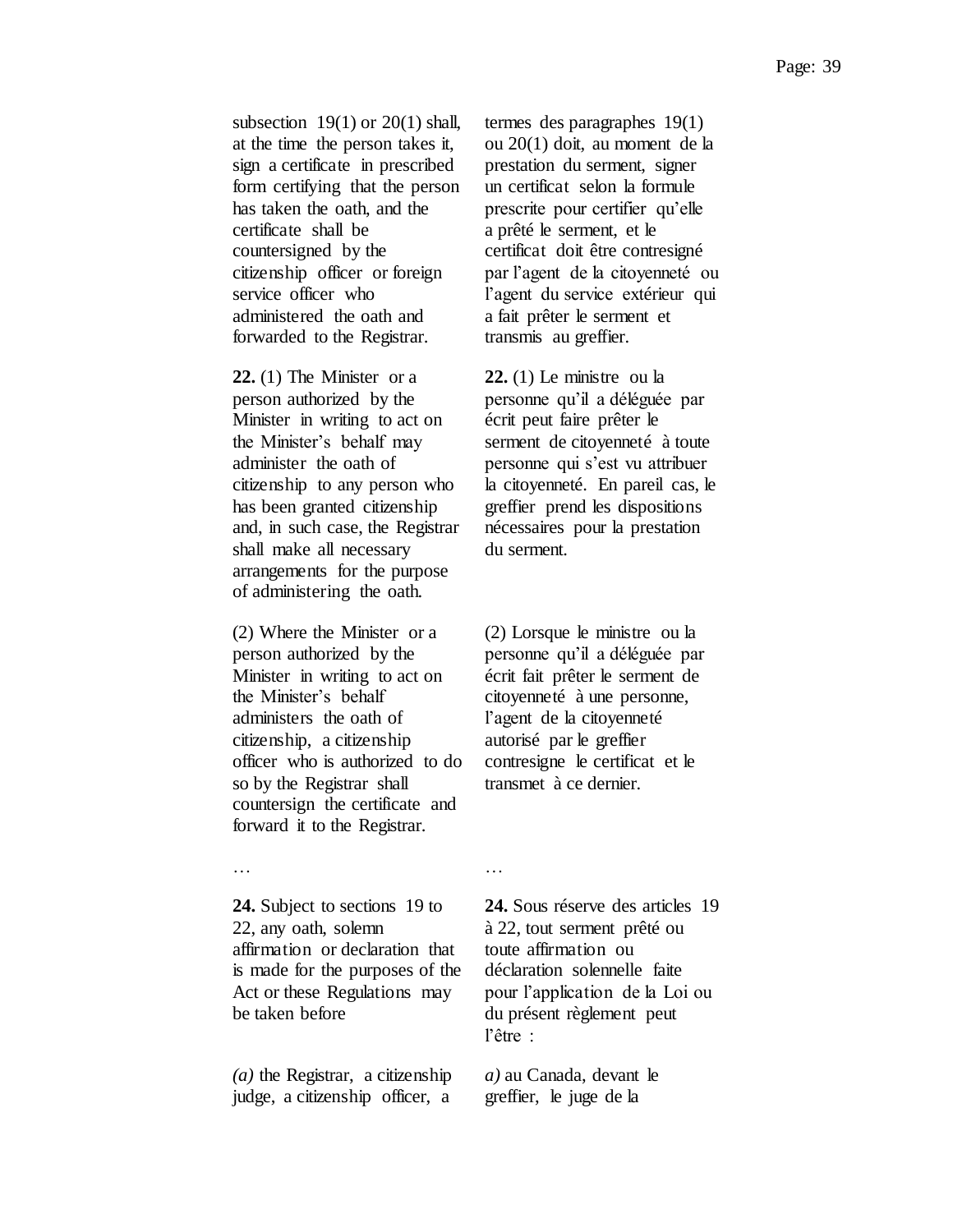commissioner for taking oaths, a notary public or a justice of the peace, if made in Canada; or

*(b)* a foreign service officer, a judge, a magistrate, an officer of a court of justice or a commissioner authorized to administer oaths in the country in which the person is living, if made outside Canada.

citoyenneté, l'agent de la citoyenneté, le commissaire aux serments, le notaire ou le juge de paix;

*b*) à l'étranger, devant l'agent du service extérieur, le juge, le magistrat, l'agent d'une cour de justice ou le commissaire autorisé à faire prêter les serments dans le pays où réside la personne.